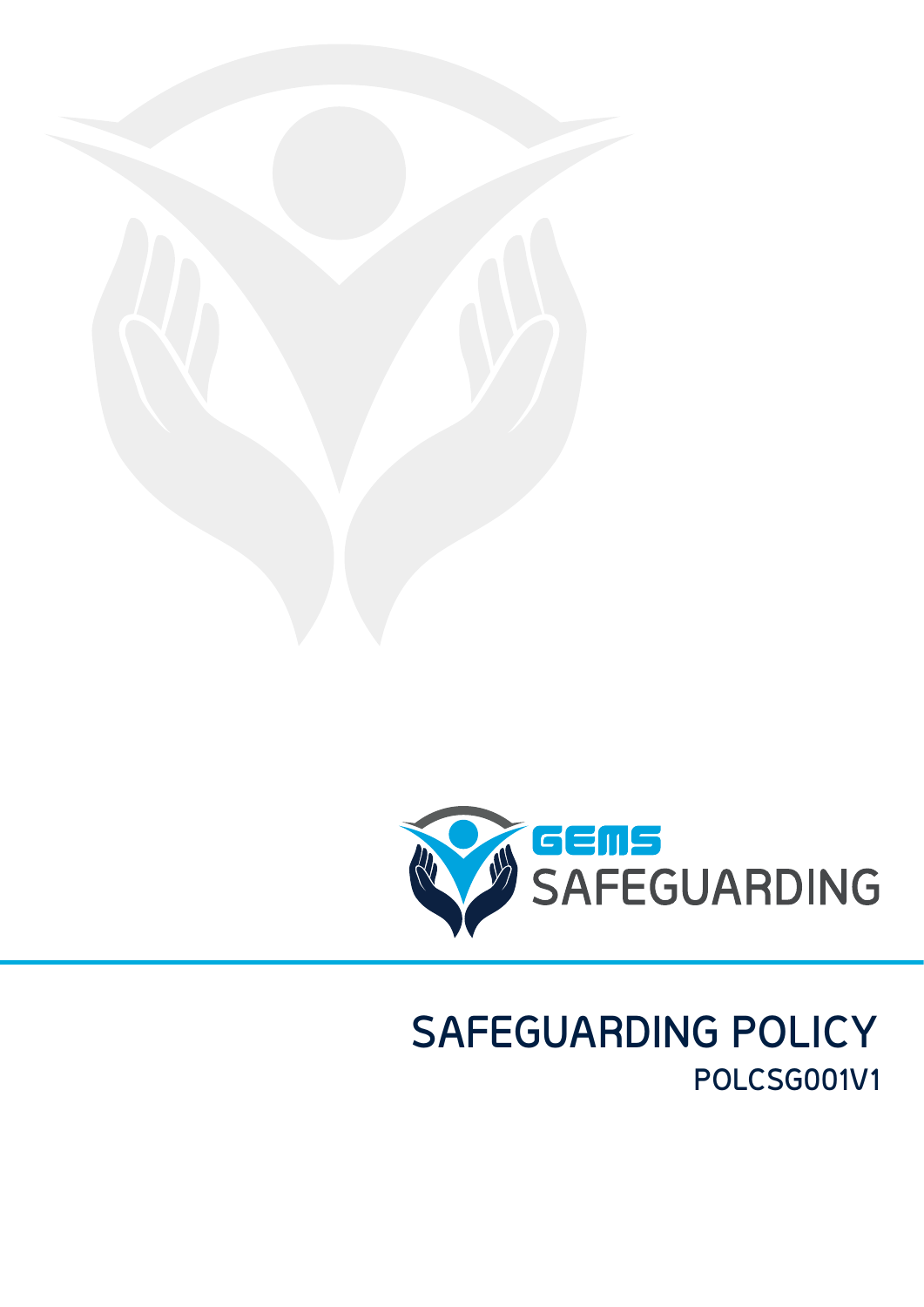

| <b>No</b>      | <b>Section</b>                                                                | Page           |
|----------------|-------------------------------------------------------------------------------|----------------|
|                | <b>GEMS Safeguarding Policy Statement</b>                                     | 3              |
|                | Status of the document and how to use it                                      | 5              |
| $\overline{2}$ | Roles and responsibilities                                                    | 5              |
| 3              | Child Protection procedures                                                   | 6              |
| 4              | Allegations against adults                                                    | 7              |
| 5              | Whistleblowing                                                                | 8              |
| 6              | Complaints procedure                                                          | 8              |
| 7              | Safer recruitment                                                             | 8              |
| 8              | Abuse of a position of trust                                                  | 9              |
| 9              | Safe working practice guidance/staff code of conduct                          | 9              |
| 10             | Staff training                                                                | $\overline{9}$ |
| 11             | Empowering students to keep themselves safe                                   | 10             |
| 12             | Students who may be more vulnerable                                           | 10             |
| 13             | Attendance/Students missing from education                                    | 10             |
| 14             | Behaviour management                                                          | 11             |
| 15             | Online safety                                                                 | 11             |
| 16             | <b>Bullying</b>                                                               | 12             |
| 17             | Engaging with students                                                        | 13             |
| 18             | Support for students, families and staff involved in a child protection issue | 14             |
| 19             | Site security                                                                 | 14             |
| 20             | Extended school and off-site arrangements                                     | 14             |
| 21             | Safeguarding legislation and guidance                                         | 15             |
| 22             | Record keeping                                                                | 16             |
| 23             | Confidentiality and information sharing                                       | 16             |





GEMS

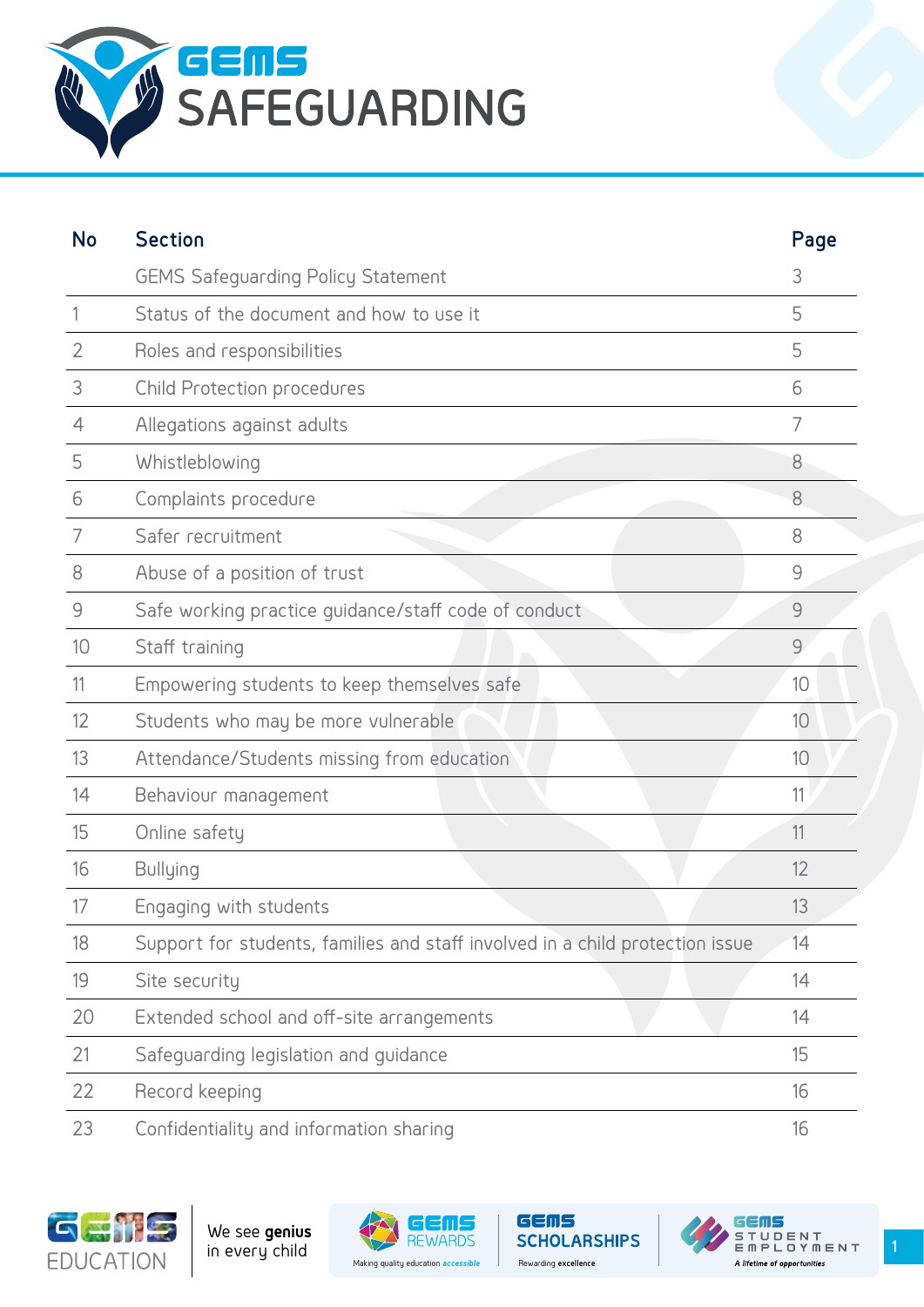

#### **APPENDICES**

| A.        | UAE Government safequarding mandate for educators - statement for schools |
|-----------|---------------------------------------------------------------------------|
| <b>B.</b> | Roles and responsibilities                                                |
| C.        | Child Protection procedures                                               |
| D.        | <b>GEMS Safequarding training matrix</b>                                  |
| Ε.        | GEMS Transfer of information template                                     |
| E.        | Phoenix HSE Escalation route quidance                                     |
| G.        | Intimate care and Toileting Policy Statement                              |
| Н.        | GEMS Safer working practice quidance                                      |
| $\perp$   | <b>GEMS Allegations Management Policy</b>                                 |
|           | <b>GEMS Safer Recruitment Policy</b>                                      |
| К.        | Phoenix HSE Reporting Guidance                                            |
|           |                                                                           |







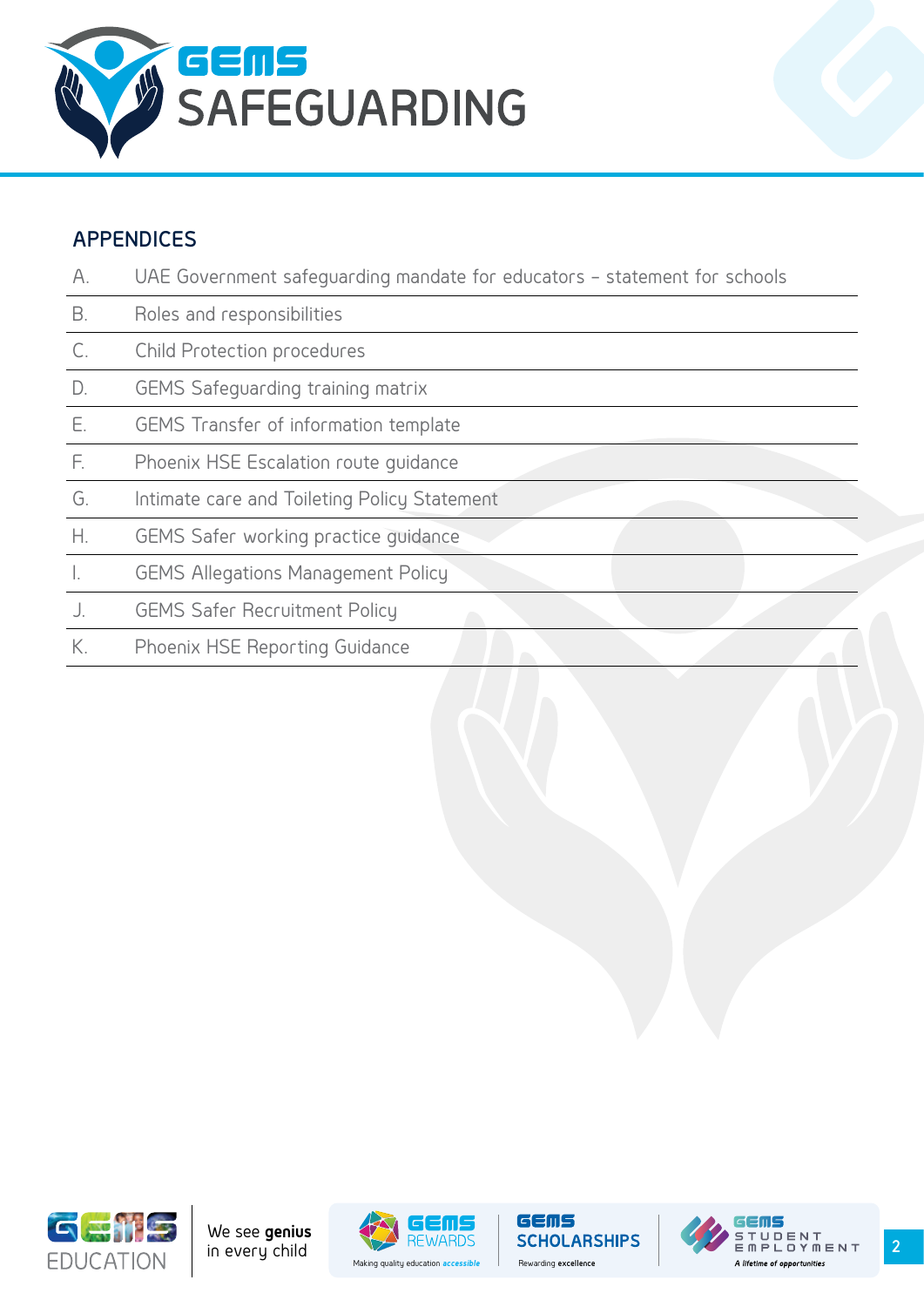<span id="page-3-0"></span>

# **GEMS SAFEGUARDING POLICY STATEMENT**

GEMS Education is driven by a single purpose – to put a quality education within the reach of every student, maximising their endless potential for a richly fulfilling tomorrow. First of all, though, we must ensure that all our students feel – and are – completely safe.

GEMS is fully committed to safeguarding the welfare of all our students, staff, volunteers, and other stakeholders. We fully recognise our responsibility to take all steps possible to promote safe practice and to protect children from harm, abuse, and exploitation.

We acknowledge our duty to act appropriately in response to any allegations, reports, or suspicions of abuse.

Additionally, paid staff and volunteers will work together to develop a culture that positively embraces our differences and diversity and respects the rights of children and adults.

This is the introductory policy statement for the GEMS Education Safeguarding Policy, a comprehensive set of documents, processes, guidance, policies, and procedures, adopted by all our schools.

The Policy will be followed by all members of the organisation and promoted by those in positions of leadership within the individual organisations.

#### **To fulfil their commitment to safeguard and promote the welfare of children, all GEMS Education schools must have:**

- » Clear priorities for safeguarding and promoting the welfare of children explicitly stated in strategic policy documents
- » A clear commitment by senior leaders to the importance of safeguarding and promoting children's welfare
- » A clear line of accountability within the organisation for work on safeguarding and promoting the welfare of children
- » Approaches, policies, and a culture that embrace and safeguard all children, staff, and wider stakeholders, irrespective of their faith, gender, spiritual background, or culture
- Recruitment and human resources management procedures that take account of the need to safeguard and promote the welfare of students, including arrangements for appropriate checks on staff and volunteers
- » Procedures for dealing with allegations of abuse against members of staff and volunteers
- » Arrangements to ensure that all staff undertake appropriate training to equip them to carry out their responsibilities effectively
- » That all staff, including temporary staff and volunteers who work with children, are made aware of the establishment's arrangements for safeguarding and promoting the welfare of children and their responsibilities for that







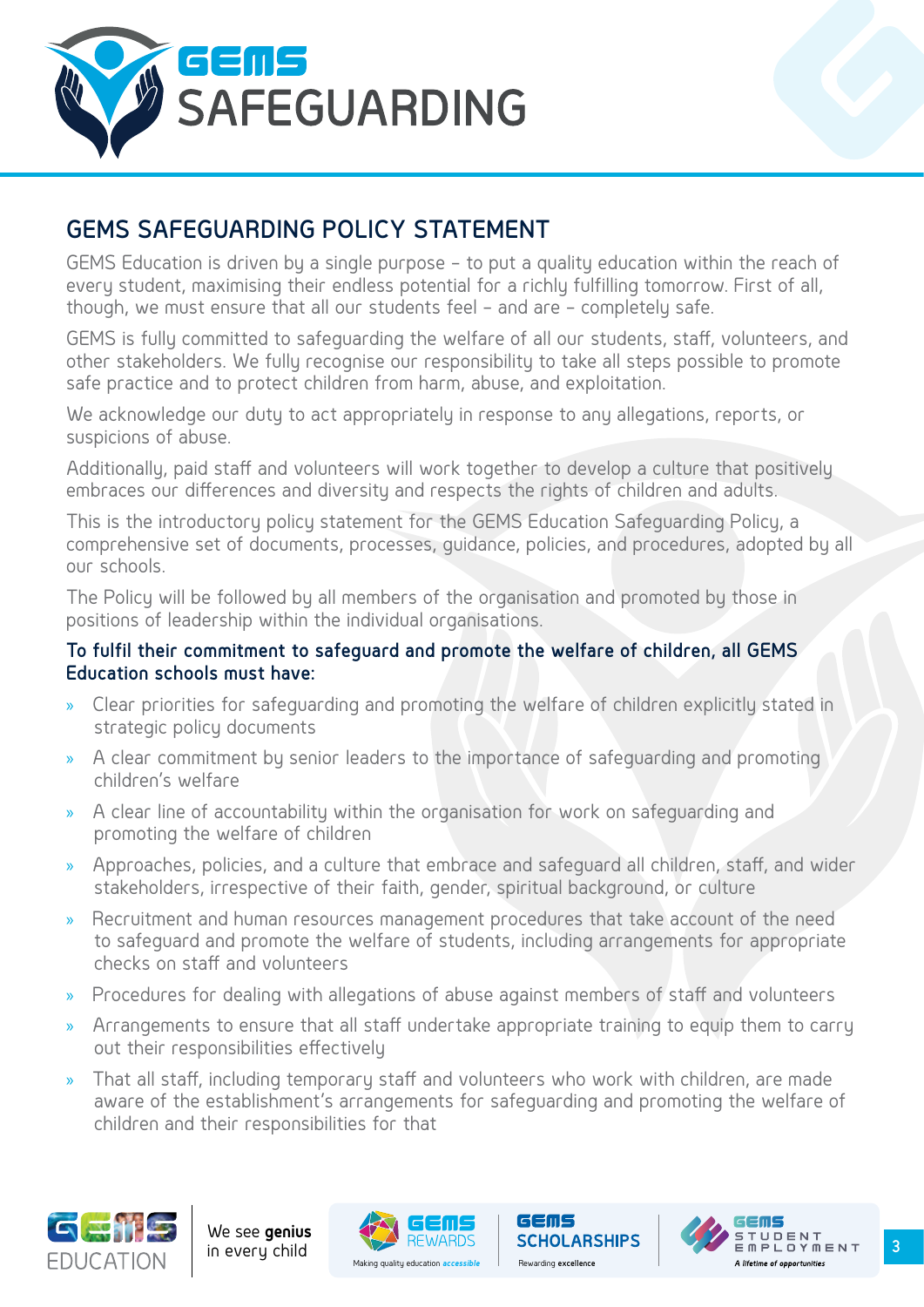

- » Policies for safeguarding and promoting the welfare of children and procedures that are in accordance with GEMS guidance and locally agreed national legislative procedures
- » Arrangements to work effectively with other organisations to safeguard and promote the welfare of children, including arrangements for sharing information (e.g. child protection agencies, police, healthcare, mental health services and legal practices)
- » A culture of listening to, and engaging in dialogue with children seeking children's views in ways that are appropriate to their age and understanding, and taking account of those views in individual decisions and in the establishment or development of services
- » Appropriate whistleblowing procedures and a culture that enables issues about safeguarding and promoting the welfare of children to be addressed
- » Senior leaders who understand the context of Federal Law no. 3 of the UAE, the guiding law for safeguarding and child protection, and any relevant country-specific legislation

#### **Principles upon which the Safeguarding Policy Statement is based:**

- » The welfare of a child will always be paramount
- » The welfare of families will be promoted
- » The rights, wishes and feelings of children and their families will be respected and listened to
- » Keeping children safe from harm requires people who work with children to share information
- Those people in positions of responsibility within the organisation will work in accordance with the interests of children and follow the GEMS Safeguarding Policy
- GEMS will ensure the application of this policy through clear management, governance, and quality assurance

We recognise that for these commitments to be effective, senior leaders, employees, volunteers, parents, services, and students throughout the GEMS network must play their part in the creation of a positive safeguarding culture.

# **Signed: Dino Varkey, Group Chief Executive Officer, GEMS Education Date: 01.09.2021**





GEMS

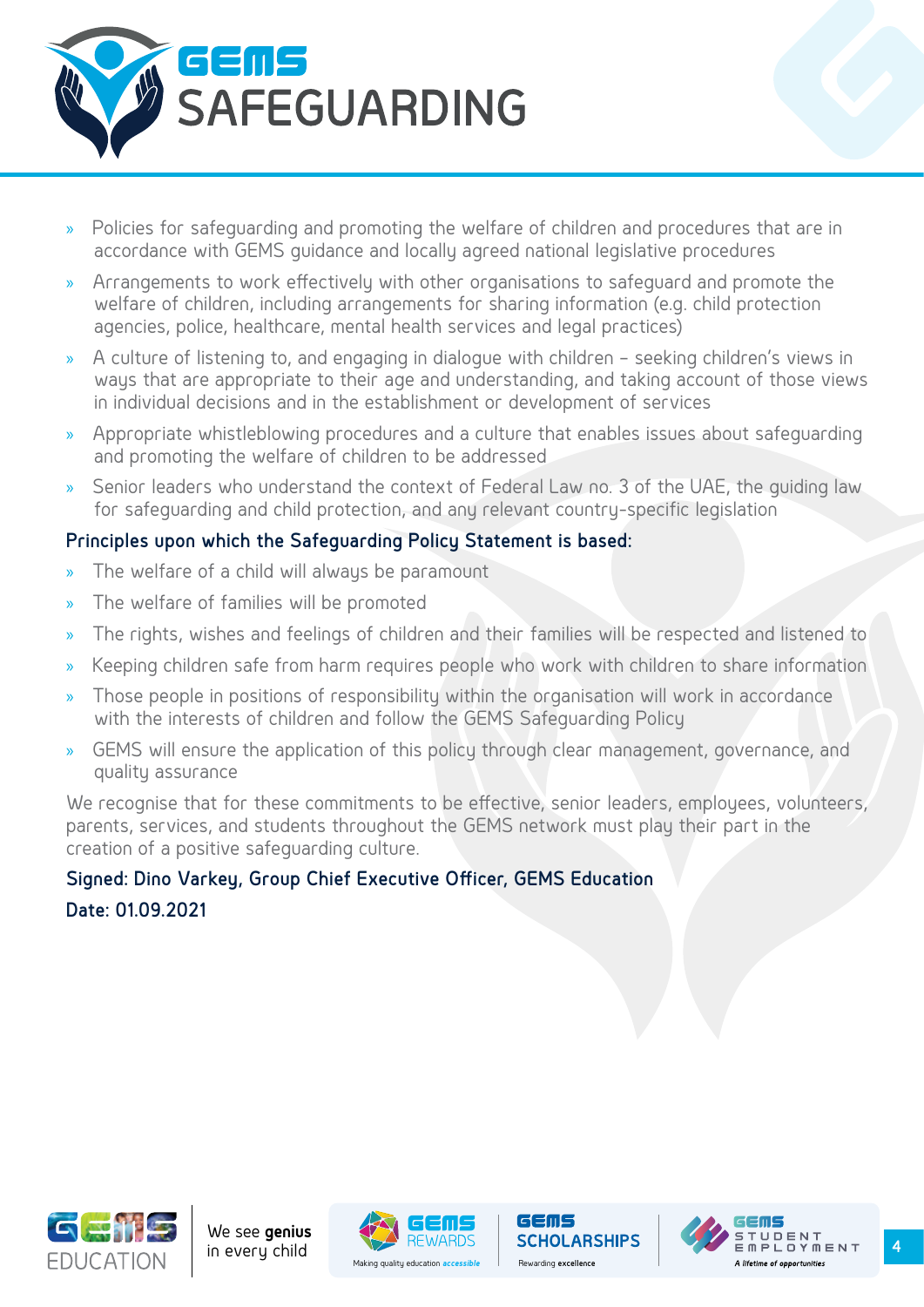<span id="page-5-0"></span>



# **1. STATUS OF THE DOCUMENT AND HOW TO USE IT**

This document is part of a group of policies intended to keep students, staff, other adults and the wider organisation of GEMS safe. This document outlines specific operational arrangements for the items listed in the contents. It should be read in conjunction with the guidance contained in the appendices of this policy and other associated safeguarding policies found in **[GEMSNET - Policies & Documents Portal](https://gemsnet.gemseducation.com/Policies/Safeguarding/Forms/AllItems.aspx)**

This document has been compiled from a wide range of international and best practice guidance, all of which is intended to ensure the safety of all parties. The document outlines the principles as highlighted in the UAE inspection framework

**[https://www.moe.gov.ae/Ar/ImportantLinks/Inspection/PublishingImages/](https://www.moe.gov.ae/Ar/ImportantLinks/Inspection/PublishingImages/frameworkbooken.pdf) [frameworkbooken.pdf](https://www.moe.gov.ae/Ar/ImportantLinks/Inspection/PublishingImages/frameworkbooken.pdf)**

whilst ensuring the rights of the child legislation found in Federal Law no. 3 of 2016 also known as Wadeema's law

**[https://www.khda.gov.ae/CMS/WebParts/TextEditor/Documents/Children\\_Law\\_English.pdf](https://www.khda.gov.ae/CMS/WebParts/TextEditor/Documents/Children_Law_English.pdf)**

In all situations which require human judgement, a policy or procedure is there as guidance. Wherever a matter of legal responsibility is relevant to the text in this policy, this is clearly highlighted.

# **2. ROLES AND RESPONSIBILITIES – SEE APPENDIX B:**

**GEMS Education Board/Global Chief Education Officer** is responsible for corporate governance and oversight of the effective delivery of the GEMS Safeguarding Strategic Plan and Safeguarding Policy. The Board/CEdO ensure that GEMS' safeguarding, recruitment and managing allegations procedures take into account the advice and guidance contained in the GEMS Safeguarding Policy and any national legislation and guidance.

**GEMS Vice President – Safeguarding and Child Protection** is responsible for the development and strengthening of all activities relating to safeguarding and child protection across GEMS Education. This includes leading the overall development, implementation and monitoring of organisational safeguarding strategy, policy and practice, providing real-time advice and guidance to country safeguarding teams on casework and embedding safeguarding throughout all GEMS work.

**GEMS School Local Advisory Board** is responsible for monitoring and advising schools on the central responsibilities of governance. This includes arrangements for safeguarding for which an appointed, named Governor has responsibility for contributing to the strategic discussions at LAB meetings, which help determine the vision and ethos of the school and clear strategic priorities and targets for the school's safeguarding and child protection responsibilities.







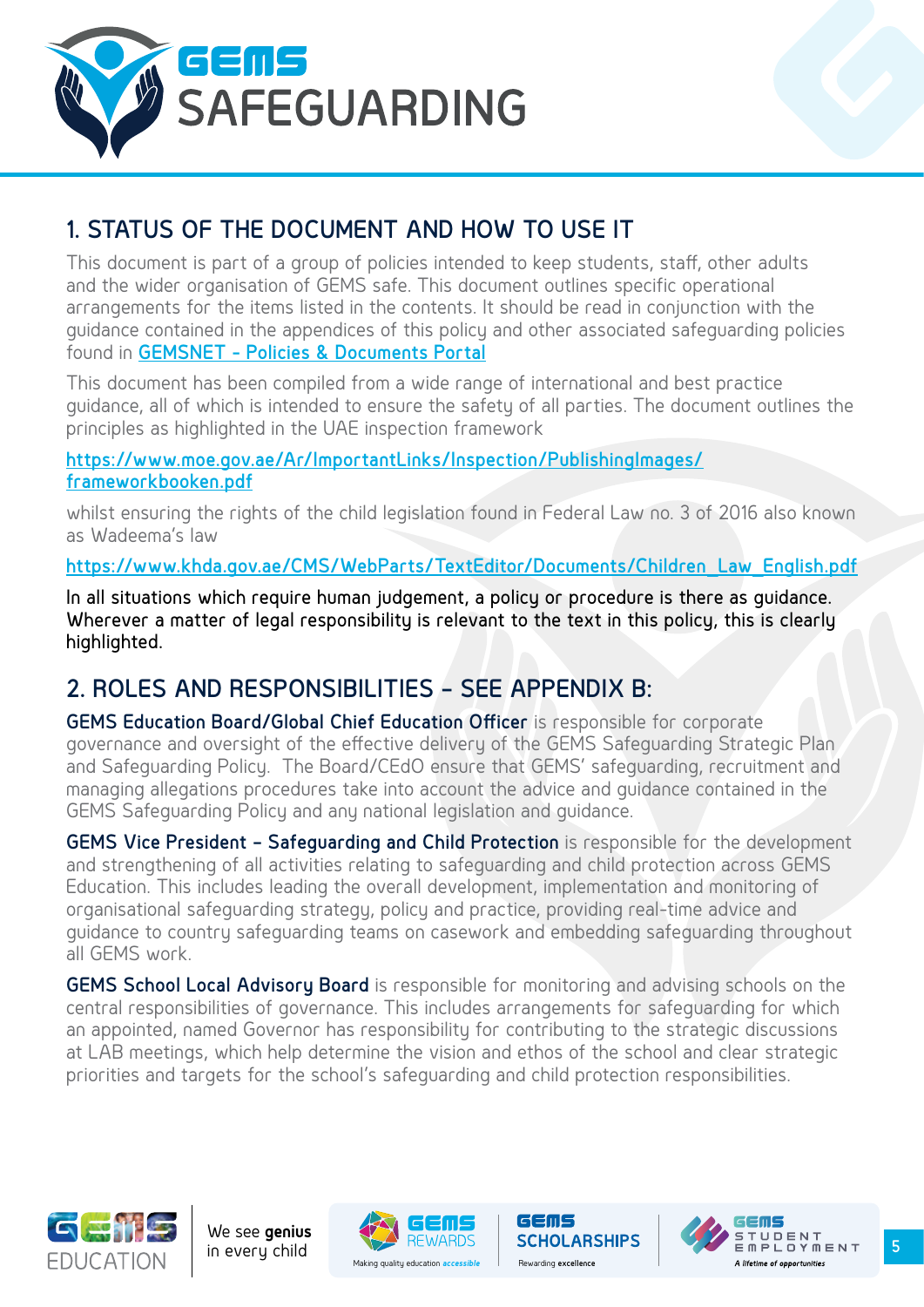<span id="page-6-0"></span>

The **Principal/CEO** is responsible for ensuring that all aspects of the GEMS Safeguarding policy are delivered effectively in their school. The Principal/CEO ensures that staff, volunteers and students understand and implement the policy to safeguard students.

The **Designated Safeguarding Lead (DSL)** is a member of the school senior team who takes lead responsibility for safeguarding and child protection in the school. This responsibility may be delegated to an appropriately trained Deputy in the absence of the DSL.

# **3. CHILD PROTECTION PROCEDURES**

#### **i) Dealing with a disclosure or allegation by a student or another person:**

Students in school may feel safe and secure enough to make a disclosure of past abuse or neglect, or an allegation of current abuse or neglect to a member of staff whom they feel they can trust. A disclosure of this kind can arise at any time, and may have been anticipated by staff or equally be totally unexpected. In these situations, school staff should:

- » Demonstrate that they are willing to listen to what the student has to say
- » Be prepared to listen impartially to the student, giving appropriate support, but without introducing their own opinions or judgement;
- » Be aware of documenting requirements;
- » Remember that they are working as part of a team, and must never make an unconditional promise of confidentiality to a student;
- » Report any concerns on Phoenix HSE without undue delay. If further clarification or support is needed, then also to the DSL or the Deputy/SLT member in their absence.
- » Be aware that what the student has to say may be uncomfortable or distressing to them, and make clear to them that they may seek support, help or advice for themselves if required.

If a disclosure or allegation is made by any other person (parent, family member, another professional, etc.) with regard to a safeguarding or child protection issue, the same principles regarding documenting and evidence will apply. Adults should be offered the opportunity to make a written statement, which should be signed and dated by them, and by any witness(es) to the statement. This should be uploaded to Phoenix HSE incident case notes.

The DSL or Principal must be notified immediately of any allegation or disclosure that calls into question the competence or suitability of another professional person (whether or not they are an employee of GEMS Education). Such information must be treated as being strictly confidential. Verbal notifications of this kind that are made to the DSL, or to other senior staff, must be followed up formally in writing, and delivered electronically through the Phoenix HSE system (see also APPENDIX I: GEMS Allegations Management Policy.)







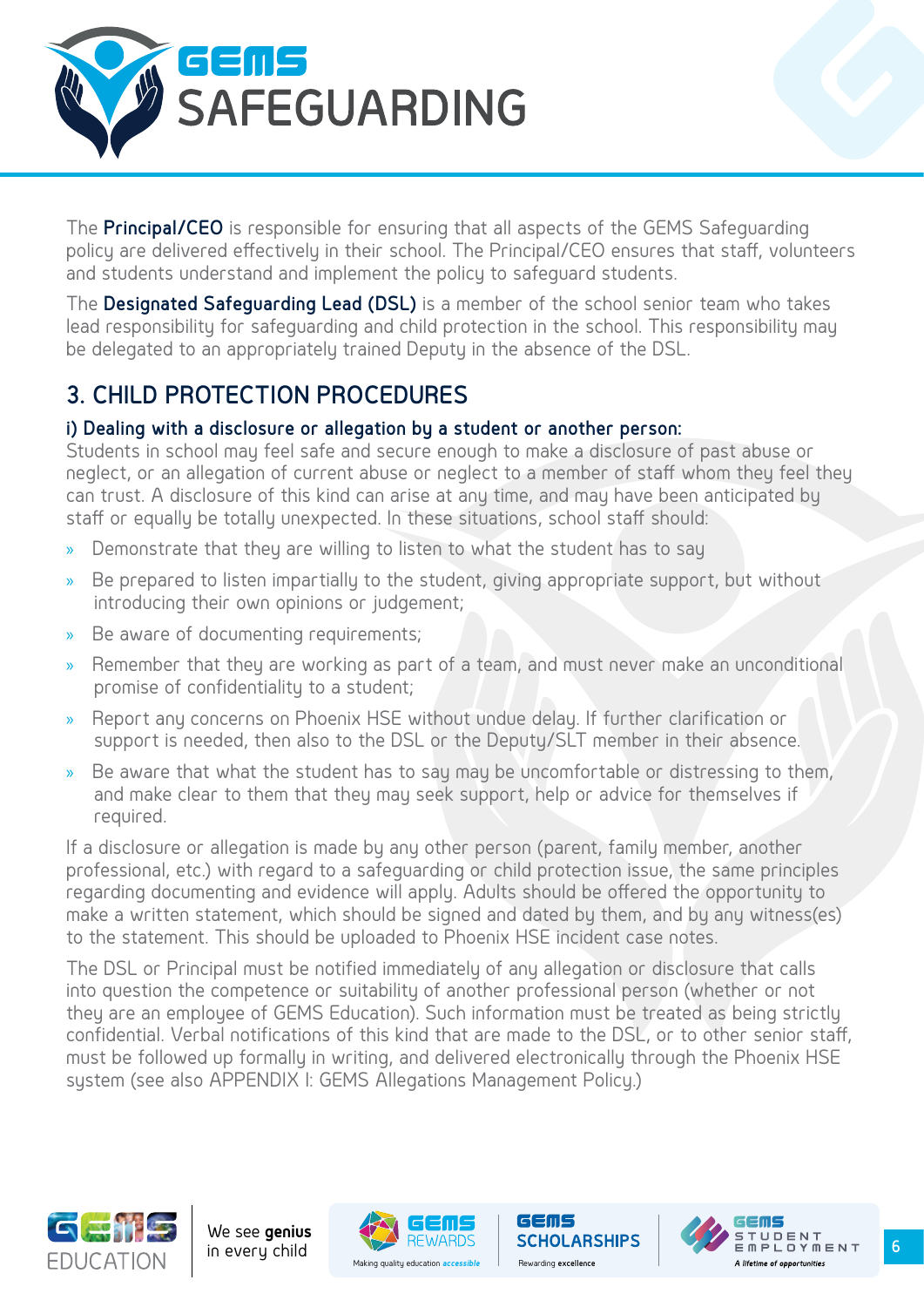<span id="page-7-0"></span>

#### **ii) Acting on a current child protection issue:**

If, after discussion with a DSL there is still cause for concern about a student, then the safeguarding children procedures will be followed. The DSL or a named deputy or another person acting on his or her behalf will take the lead role in any safeguarding or child protection issue.

The GEMS Vice President – Safeguarding and Child Protection, Sara Hedger **[sara.hedger@](mailto:sara.hedger%40gemseducation.com?subject=) [gemseducation.com](mailto:sara.hedger%40gemseducation.com?subject=)** is the contact point for any referral and is the person responsible for keeping the school informed of the process and outcome from GEMS perspective. If this has not been done already, a decision will be reached as to whether any immediate action is necessary to secure the student's safety and welfare, and on any subsequent investigation or action to be taken.

GEMS schools should hold at least two emergency contact numbers for each student, usually both parents, and if it is deemed appropriate, (i.e. if there is not an allegation against one of those contacts) these people will be contacted in the event of any safeguarding concern or incident at school without undue delay.

If a child protection concern, allegation or incident relates to an allegation or evidence of a member of staff or a professional person working with students, then the GEMS Vice President – Safeguarding and Child Protection must be notified on the same day the allegation is raised, without delay, once the allegation is substantiated. See GEMS Management of Allegations policy: Appendix I.

Discussions with the student's parents, or any other person who has been, or may be, implicated in the safeguarding concern must not take place without the agreement of the Vice President – Safeguarding and Child Protection and the Principal/CEO.

Where a student has made a specific statement, it may be necessary to clarify what they have said, and it is vitally important to document this information accurately together with the circumstances in which the statement was given. The relevant person in the school should meticulously document all observations, concerns, discussions and actions; inclusive of the date and time they were noted, this forms the safeguarding chronology. These records should be uploaded onto Phoenix HSE and could provide crucial information that may be needed for an external referral or in any subsequent legal proceedings. Phoenix HSE populates a chronology as part of the case management system.

# **4. ALLEGATIONS AGAINST ADULTS:**

All GEMS schools should have appointed at least two members of the SLT to act as managers for allegations against staff. For details see Appendix I: GEMS Allegations Management Policy.

Employees with specific questions about the GEMS Allegations Management Policy or who have been subject to an allegation can access support through the school designated Allegations Manager, or if they feel this is a conflict of interest they can raise their queries with the Principal or the school HR Business Partner, who may seek further advice from the GEMS Vice President – Safeguarding and Child Protection.







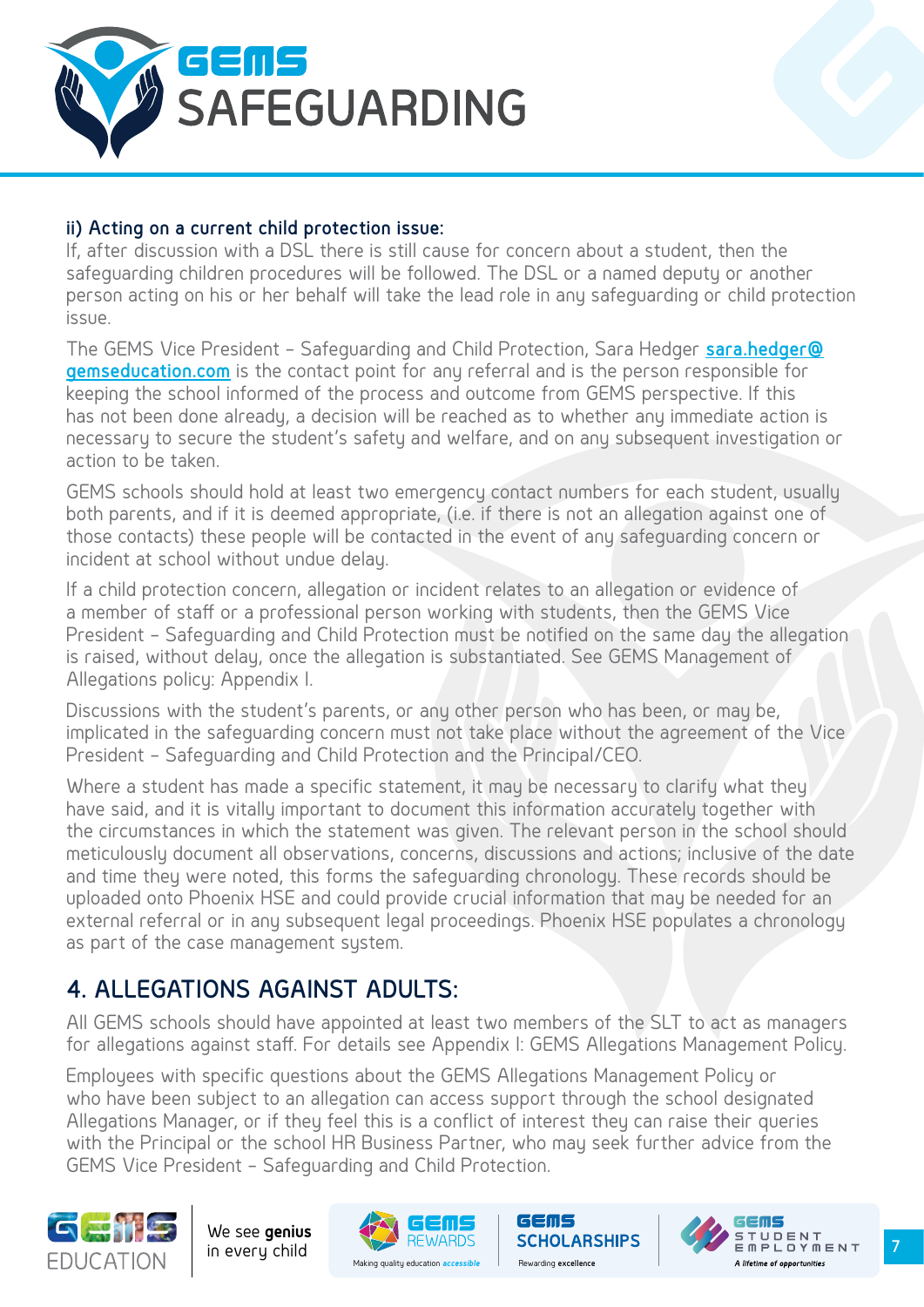<span id="page-8-0"></span>

# **5. WHISTLEBLOWING**

Whistleblowing is any disclosure of information that is made in the public interest and, in the reasonable belief of the individual that relates to suspected wrongdoing or dangers at work. This could be happening at the present time, have taken place in the past or is likely to happen in the future. This may include:

- » a criminal offence e.g. manipulation of accounting records and finances, or inappropriate use of school assets or funds
- » a miscarriage of justice
- » an act creating risk to health and safety
- » an act causing damage to the environment
- » a breach of any other legal obligation
- » a concern relating to the safeguarding of children or adults
- » the deliberate concealment of any of the above matters

GEMS expect all senior leaders to have disseminated the company's 'Whistleblowing Policy' to all employees. The school's leadership team through the DSL must have allocated a proportion of induction or orientation to highlighting the key principles of whistleblowing.

See GEMS Whistleblowing policy: **[GEMSNET Policies & Documents - Whistleblowing Policy](https://gemsnet.gemseducation.com/Policies/HR/POLIA001%20%20GEMS%20Whistleblowing%20Policy.pdf)**

# **6. COMPLAINTS PROCEDURES**

Complaints whether directly made to the school or through the GEMS Speak Up Hotline are managed by the Principal/CEO, other members of the Senior Leadership Team and Governors (where appropriate.)

Complaints which escalate into a safeguarding/child protection concern will automatically be managed under the school's safeguarding/child protection procedures.

# **7. SAFER RECRUITMENT**

It is the expectation that all schools adhere to the concepts of the policy and procedures for safer recruitment in education. GEMS will audit the compliance with its safer recruitment policy periodically via review of the individual Single Central Records.

Should senior leaders have questions about the detail of any of the GEMS safer recruitment checks these should be directed through individual school HR Business Partners. Please reference GEMS Safer Recruitment Policy for the detail relevant to your individual schools, see link below.







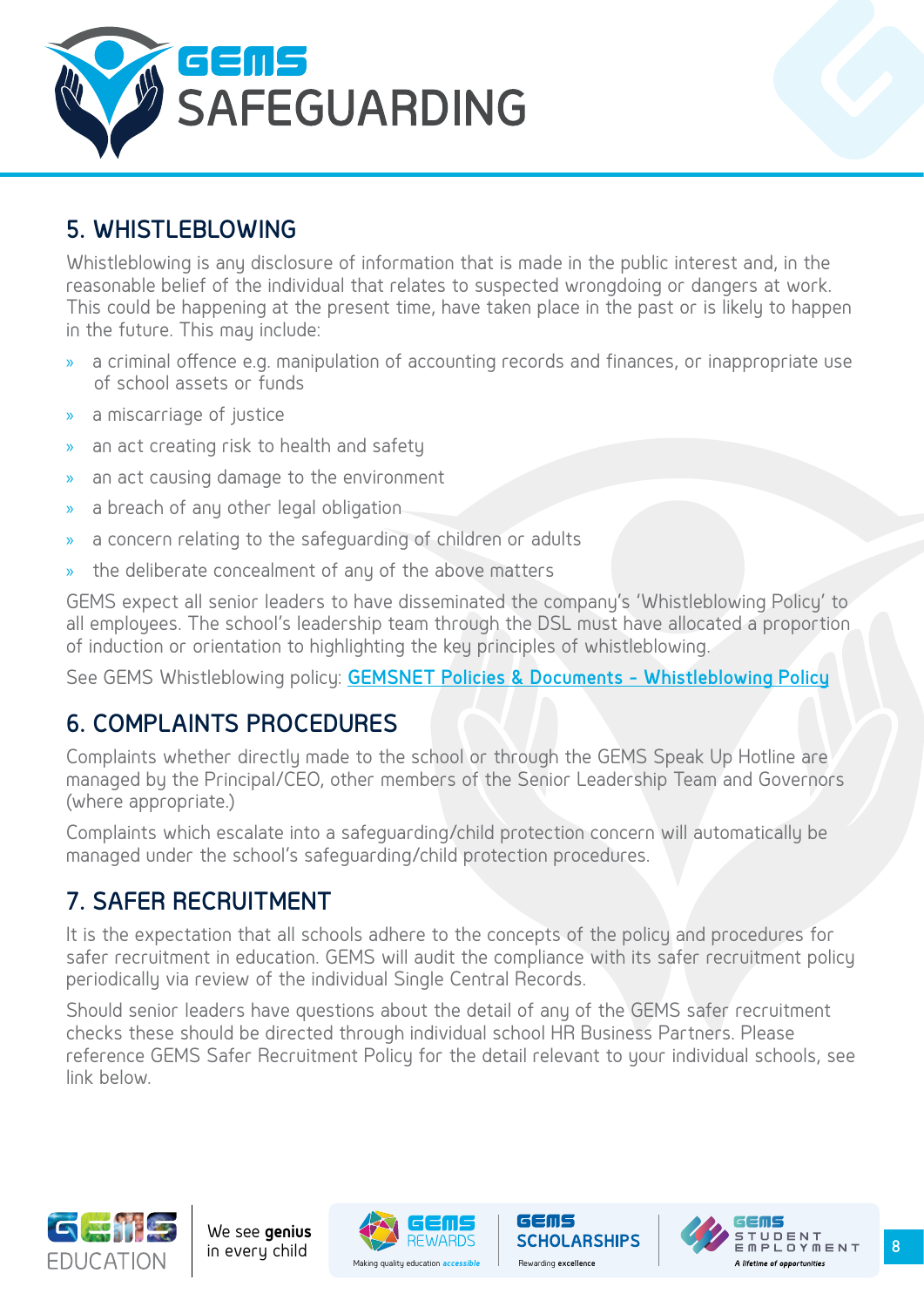<span id="page-9-0"></span>

For specific details relating to safer recruitment in GEMS' schools we ask all employees to direct these questions through the school's HR Manager. However, the exact detail and expectations of all pre-employment checks can be found in the Safer Recruitment policy found on GEMS SharePoint **[GEMSNET Policies & Documents - Safer Recruitment Policy](https://gemsnet.gemseducation.com/Policies/HR/POLHR0007%20Safer%20Recruitment%20Policy.pdf)**. Employees will also be subject to ongoing checks through the government in the schools' locality.

# **8. ABUSE OF A POSITION OF TRUST**

As a GEMS employee tasked with the responsibility of supervising/educating students you provide care, supervisory and educational support to students from a 'position of trust.' The position of trust carries with it certain expectations and responsibilities. Breaches of these expectations and responsibilities are likely to lead to disciplinary action and possible dismissal.

'Positions of trust' exist in professions where the professional is in a position of authority or status over a child or vulnerable person, e.g. teachers, doctors, social workers, therapists etc.

You are employed in a 'position of trust' in respect of all young people connected to GEMS. All relationships developed with students will be as agents of the company and as such no personal relationships will be permitted outside the remit of the service.

This means that adults should always maintain appropriate professional boundaries and avoid behaviours, which might be misinterpreted by others. They should report and document any incident with this potential. See GEMS Safer Working Practice Guidance APPENDIX H.

# **9. SAFE WORKING PRACTICE/STAFF CODE OF CONDUCT**

GEMS Safer Working Practice Guidance is attached as Appendix H. This provides practical guidance to all adults on which behaviours potentially constitute safe practice and what behaviours should be avoided. The document seeks to ensure that the responsibilities of senior leaders of educational settings towards students and staff are discharged by raising awareness of illegal, unsafe, unprofessional and unwise behaviour. It should assist staff to monitor their own standards and practice and reduce the risk of allegations being made against them.

# **10. STAFF TRAINING**

There is an expectation that minimum training is in place for the delegations in all GEMS Schools and any associated service including the School Support Centre:

The minimum expectation for a Designated Safeguarding Lead in a GEMS school or service is that they have undertaken the GEMS-specific DSL Level 3 training every 2 years and receive regular practice updates throughout the year through the GEMS Designated Safeguarding Lead Forums, which are mandatory to attend. For full details of training required see the GEMS Safeguarding Training Matrix - Appendix D.







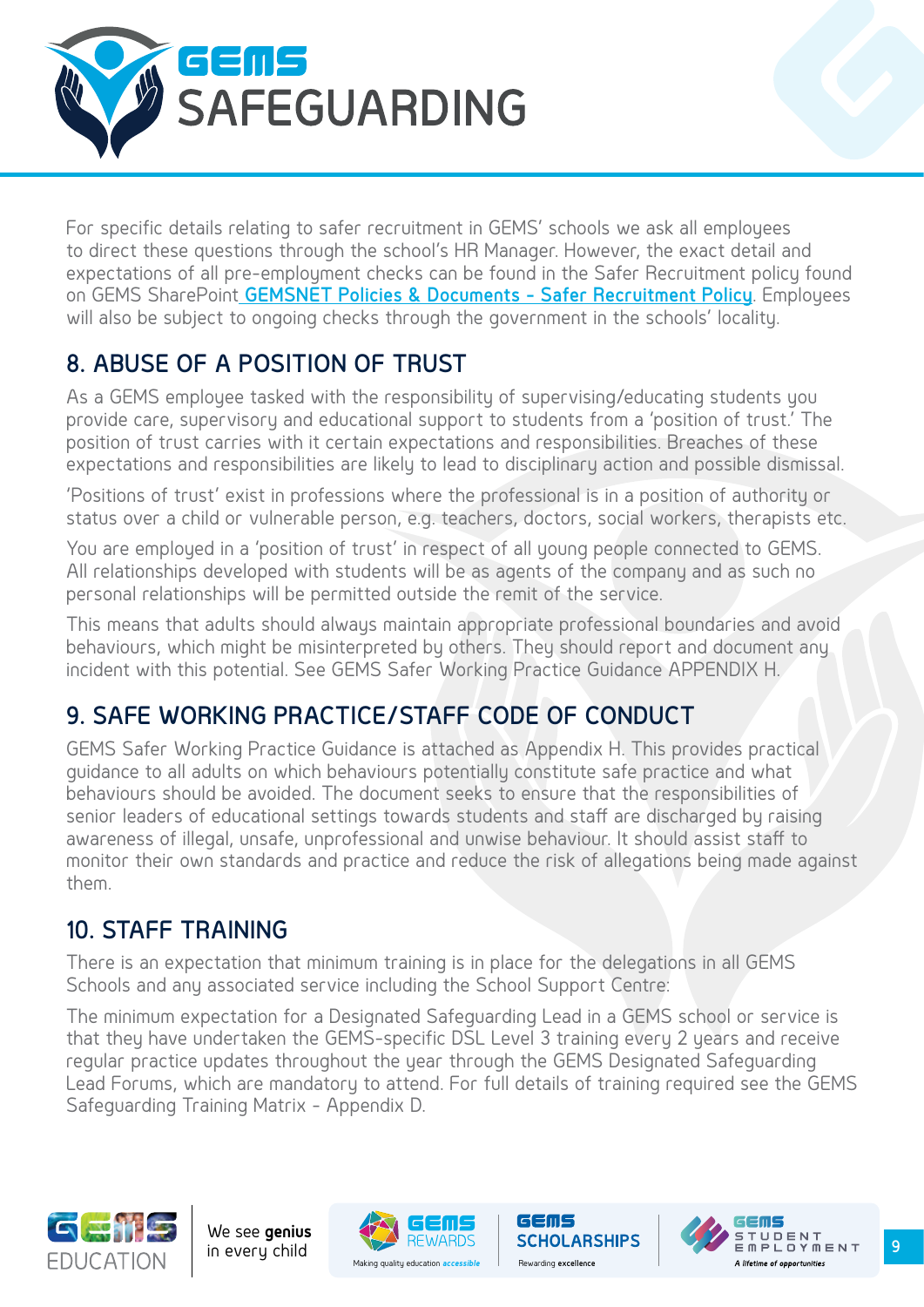<span id="page-10-0"></span>

# **11. EMPOWERING STUDENTS TO KEEP THEMSELVES SAFE**

GEMS Education ensures that students are taught about elements of safeguarding; including online safety, through teaching and learning opportunities, as part of providing a 'broad and balanced curriculum.' Where they exist, this is supported by the school inspection frameworks and legislative frameworks in the various countries in which GEMS operates. GEMS expects senior leadership teams to ensure a curriculum that is relevant, and is sensitive to social, cultural and moral principles, exists in all schools and for all age ranges.

Any area of the curriculum which explores aspects of safeguarding that could be perceived as 'culturally sensitive' should be married with relevant departmental advice from the GEMS Vice President – Safeguarding and Child Protection as well as the regulator and relevant content specialists. The relevant VP Education/Cluster Lead should be informed before content is implemented into the curriculum.

# **12. STUDENTS WHO MAY BE PARTICULARLY VULNERABLE**

All schools in the GEMS network must be clear that there is sometimes a need to provide additional support to students that have SEN, Disabilities, mental health conditions, or are disadvantaged in other ways. This applies to all of our students, and may present in a number of ways, including:

Communication difficulties – students may need support to articulate their feelings and/or report concerns. The safeguarding information or procedures may need to be presented in an accessible way to provide additional opportunities outside of the usual verbal communication. They may also need further adaption and opportunities to share concerns in ways other than verbally.

Presenting behaviours (mood, self-injury, behaviour that challenges) may be a way of communicating harm or impact of abuse. Staff must be aware of the need to look beyond the behaviour to the possible root cause and explore this with the student at an appropriate time.

These students may be more vulnerable to grooming, bullying or peer-to-peer abuse. Schools should regularly raise awareness with staff about early identification and response to these issues.

# **13. ATTENDANCE/STUDENTS MISSING FROM EDUCATION**

GEMS Education recognises that regular attendance and punctuality at school is important to the well-being and safety of all of our students and enables them to access the opportunities made available to them at school. Attendance is monitored closely and action is taken where concerns are raised; whether learning is online, blended or physically in school. Every school must have an attendance policy that is reviewed regularly by the school leaders, and Governors should monitor the impact of the policy in securing good attendance and punctuality.







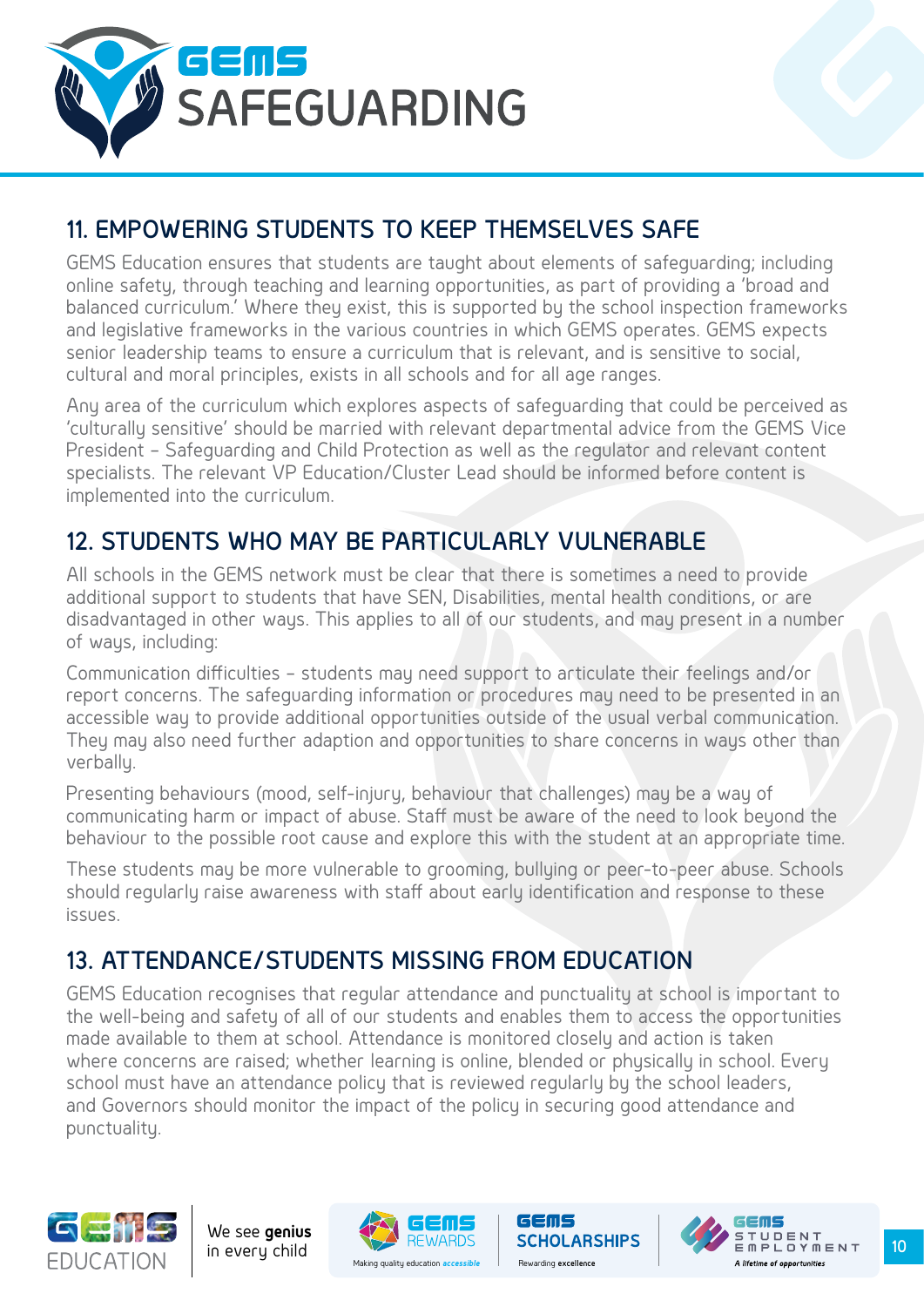<span id="page-11-0"></span>

Where a student has 10 consecutive school days of unexplained absence and all reasonable steps\* have been taken by the school to establish the whereabouts without success, the school will make an immediate referral for advice and guidance to the GEMS Vice President – Safeguarding and Child Protection and ensure this is recorded on the Phoenix HSE online reporting system.

\*Reasonable steps may include:

- » Telephone calls to all known contacts (local/international)
- » Emails to parents/guardians
- » Contact with other schools where siblings may be registered.
- » Enquiries to friends, neighbours etc. through school contacts.

# **14. BEHAVIOUR MANAGEMENT**

Every school in the GEMS network must have a specific Behaviour Management Policy that is reviewed and ratified by the school SLT/Governors annually. Employees must have access to this document through a common ICT drive and be inducted in its relevance through annual induction and orientation. Any staff members with pastoral or supervisory support for students who present with challenging behaviour have a responsibility to work with individual SLTs to establish relevant training for themselves and the whole school staff team, seeking further advice and guidance from the GEMS Corporate Head of Inclusion where necessary.

GEMS does not recognise restrictive physical intervention as a means to manage behaviour under any circumstances. Individual employees have a responsibility to ensure they familisarise themselves with the relevant Behaviour Management Policy for the school they work in. Failure to adhere to this policy could result in disciplinary action.

# **15. ONLINE SAFETY**

Online communication between staff and students should not happen other than for the purposes of coordinating an aspect of education. All communications should be made on school devices through GEMS approved mail servers. All communications should be available on request to the SLT team of the specific school. For further information, please see **[GEMSNET](https://gemsnet.gemseducation.com/Policies/Safeguarding/Forms/AllItems.aspx)  [Policies & Documents - Safer Working Practice Guidance,](https://gemsnet.gemseducation.com/Policies/Safeguarding/Forms/AllItems.aspx) [Guidance for Remote Learning](https://gemsnet.gemseducation.com/Policies/Safeguarding/Safeguarding%20and%20Inclusion_Guidelines%20During%20Remote-Learning%20v3%20Nov%202020.pdf)** and the **[GEMS Employee Acceptable Use Policy](https://gemsnet.gemseducation.com/Policies/IT/POLIT0018 Acceptable Use Policy.pdf)**.

#### **Youth Produced Sexual Imagery (Sexting/sending nudes) See Appendix C – Child Protection Procedures for detailed information**

GEMS

#### **Relevant legislation:**

- » Law No. (26) of 2015 on the Organization of Dubai Data Publication and Sharing
- » Federal Law No. 5 of 2012 on Combatting Cybercrimes.





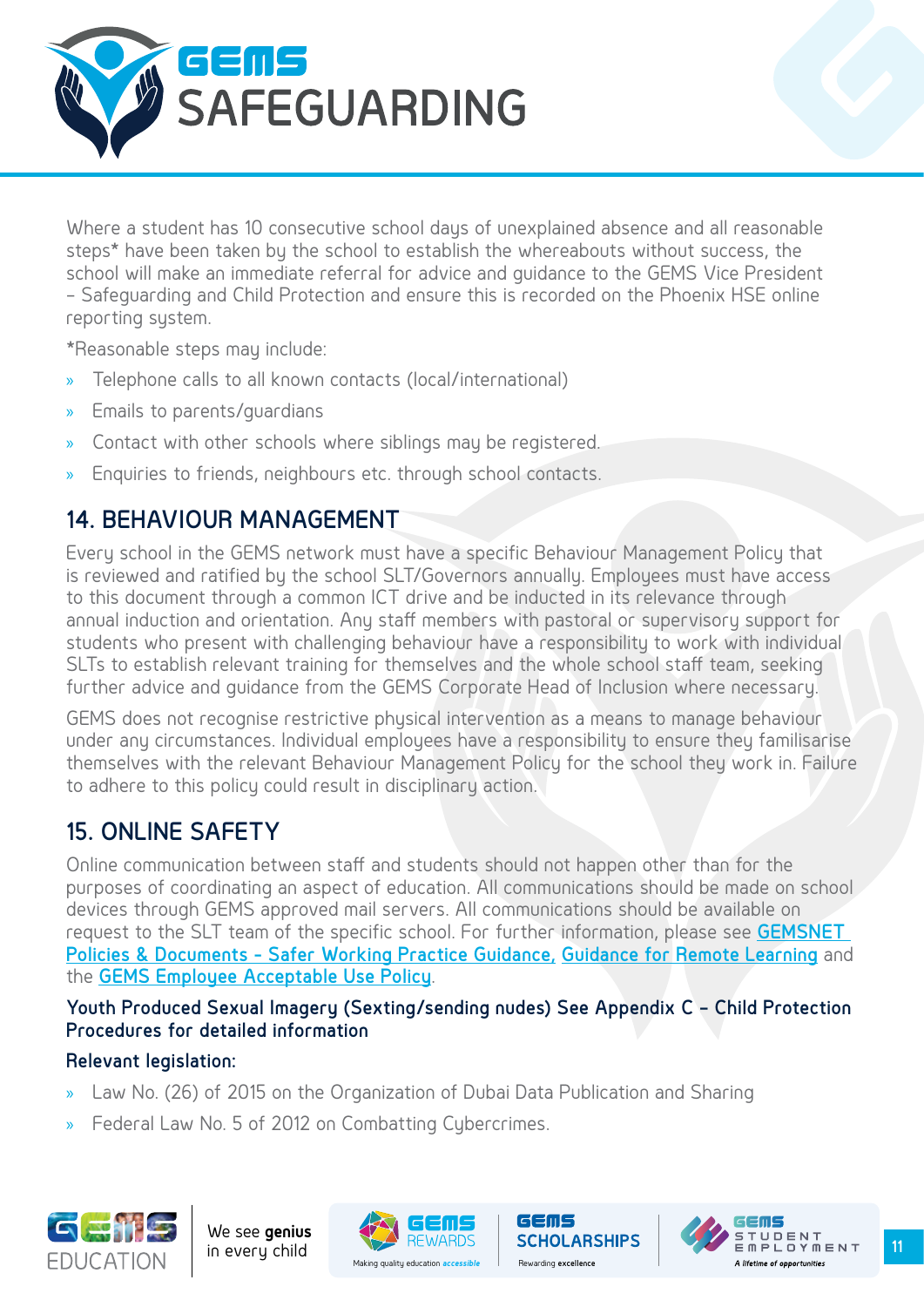<span id="page-12-0"></span>

All incidents of youth produced sexual imagery (YPSI) will be dealt with as safeguarding concerns. The primary concern at all times will be the welfare and protection of the young people involved. Students who share sexual imagery of themselves or their peers are breaking the law. However, GEMS believes it is important to avoid criminalising young people unnecessarily. The school will therefore work in partnership with parents and external agencies with a view to responding proportionately to the circumstances of any incident.

All incidents of YPSI should be reported to the DSL as with all other safeguarding issues and concerns. Staff will not make their own judgements about whether an issue relating to YPSI is more or less serious enough to warrant a report to the DSL. What may seem like less serious concerns to individual members of staff may be more significant when considered in the light of other information known to the DSL, of which the member of staff may not be aware.

If, at any point in the process, there is concern that a young person has been harmed or is at risk of harm, the DSL will contact the GEMS Vice President – Safeguarding and Child Protection for further advice and guidance and then a referral will be made to the relevant agency.

# **16. BULLYING**

Every school in the GEMS network must have a policy that addresses anti-bullying. This may be part of a wider group of linked policies including behaviour, online safety, complaints etc. This should be regularly reviewed and students should be involved in its creation, implementation and review. See also Appendix C: Child Protection Procedures – Peer on peer abuse.

It is the responsibility of:

- » GEMS Corporate Governance to ensure schools have effective anti-bullying policies in place
- » The Principal/CEO to communicate the anti-bullying policy to the school community, to ensure that disciplinary measures are applied fairly, consistently and reasonably, and that there is an effective route for concerns to be raised without delay
- » LAB Governors to take a lead role in monitoring the impact of this policy and reviewing it regularly
- » All staff, including: governors, senior leadership, teaching and non-teaching staff, to support, uphold and implement this policy accordingly
- Parents/carers to support their children and work in partnership with the school
- » Students to abide by the policy.







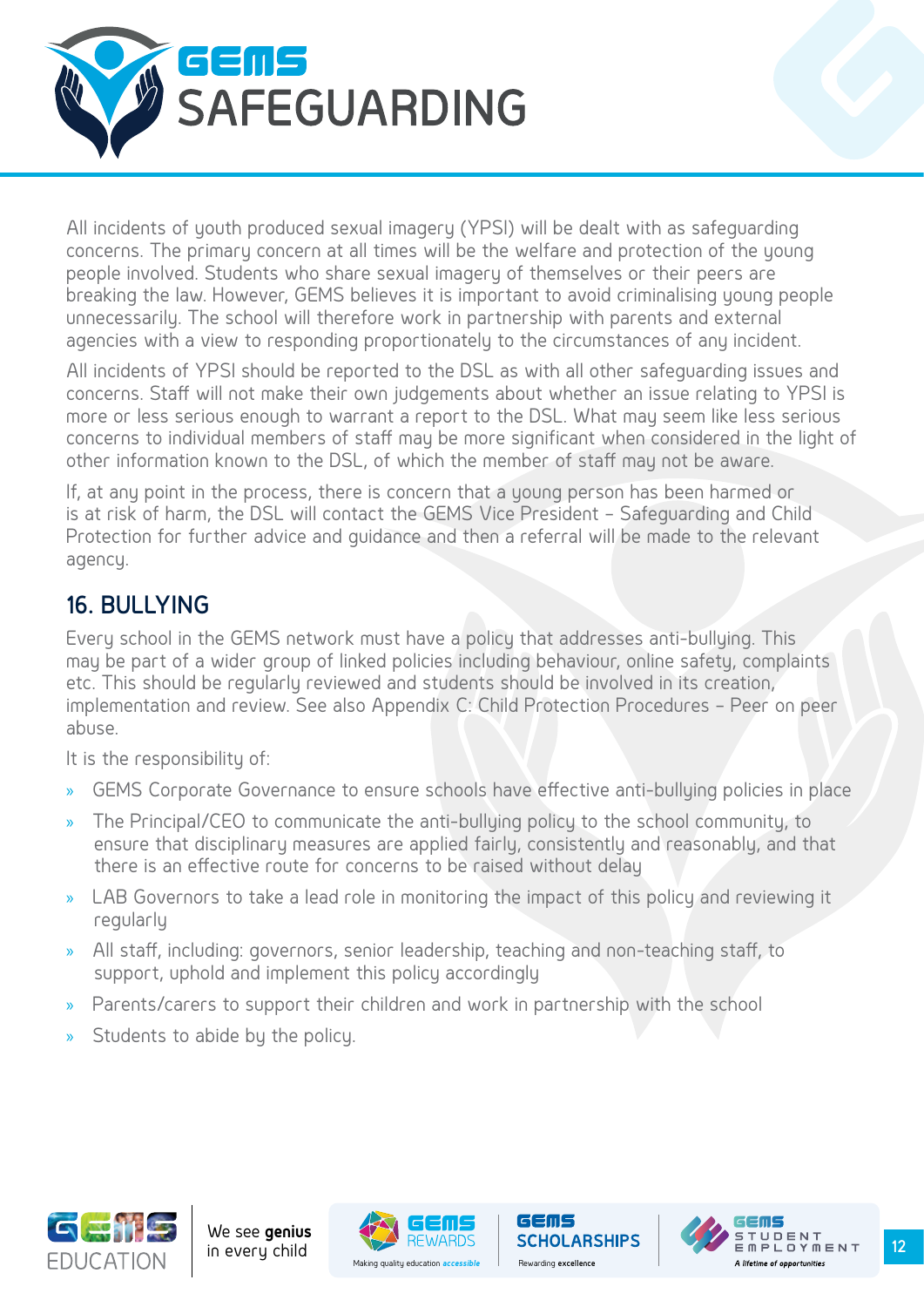<span id="page-13-0"></span>

# **17. ENGAGING WITH STUDENTS**

When engaging with students who already have, or may be about to, make a disclosure of abuse, staff should be aware that the student may need to make a formal statement to external agencies and the police in the near future.

However, the reality is often that they will choose to disclose initially to a member of staff they feel that they can trust, and who will listen to them sympathetically. Therefore, the following points should be kept in mind:

- » Any discussion should be carried out in a way that minimises distress to the student concerned, and maximises the likelihood that the information they provide is accurate and complete. Where the discussion takes place should be somewhere so that they feel safe, they are assured of privacy, and they are not distracted or interrupted.
- » Asking 'leading questions', or 'putting your own words as the student's' must be avoided. Similarly, staff must not pass any opinions, or express their own feelings about what the student is telling them. It is acceptable for staff to reassure them that it is safe for them to tell staff, but it must be made clear that anything they say will have to be passed on to the DSL and possibly other people who work in child protection so that we can keep them safe.
- » Be aware that the student may need more time and more than one opportunity to speak before they feel safe to fully voice all of their concerns.
- » The student may wish to retract a statement they have made earlier, or contradict a statement they have already made, or even refuse to speak at all. In these circumstances, it is not appropriate for staff to put any pressure on them, but their reactions and comments should be accurately documented, with times and dates.

It is important that in addition to a factual written statement of the disclosure, any member of staff who has been involved, or who was present at the time, should make a written record of the circumstances in which the disclosure came about, this should be directly entered or the document uploaded directly onto Phoenix HSE as part of the case management documentation.

It is important that all staff are aware of their own ability to deal with any safeguarding situation or issue. If a member of staff finds themselves in a situation where a student feels sufficiently comfortable to disclose information of a sensitive nature, the member of staff must consider very carefully how confident they feel about continuing to engage the student in this discussion.

If the member of staff/volunteer feels that they need support from a more experienced staff member, they should carefully explain to the student that they need to seek help from someone else. A more experienced member of staff may be able to help, or alternatively the student may wish to speak to the DSL.

However, if nobody else is available, and the student insists on talking, then the member of staff should continue to listen carefully, so that they do not feel that they are being rejected or ignored. As soon as possible, any disclosure made or information given by the student must be carefully documented using the student's own words where possible.





GEMS Making quality education **accessible** Rewarding **excellence** 

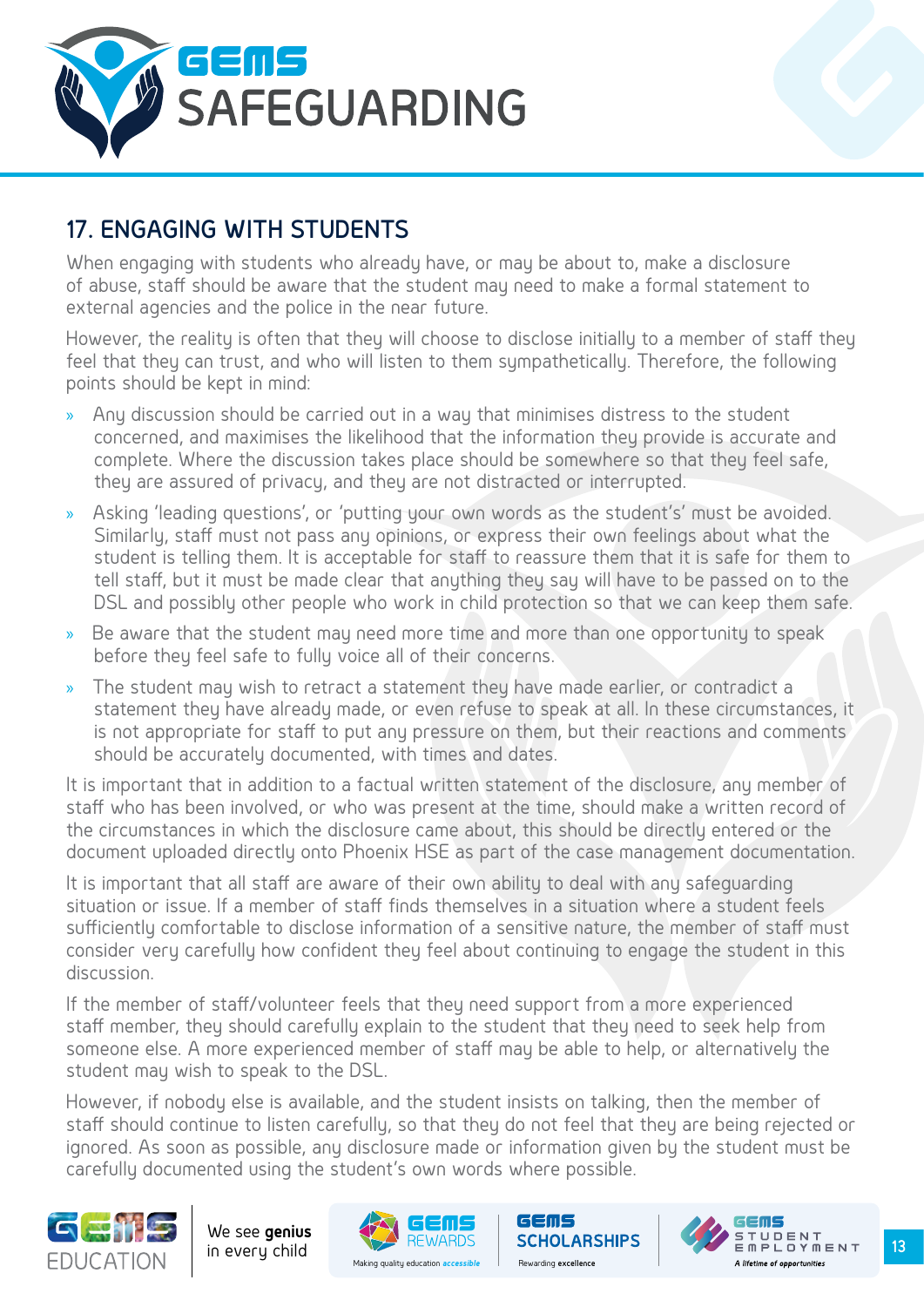<span id="page-14-0"></span>

# **18. SUPPORT FOR STUDENTS, FAMILIES AND STAFF INVOLVED IN A CHILD PROTECTION ISSUE**

Child abuse is devastating for the child and can result in distress and anxiety for staff and parents/caregivers who become involved.

GEMS expects senior leaders to ensure that everyone involved in a child protection issue follows the procedures laid out in this policy and any other relevant policy including Whistleblowing and Allegations Management where appropriate. Senior leaders will ensure that all suspicions and disclosures are taken seriously.

The DSL will act as a central point of contact, offering details of helplines, counselling or other avenues of external support where necessary, seeking advice and guidance from GEMS Vice President – Safeguarding and Child Protection as appropriate.

# **19. SITE SECURITY**

Visitors to the school, including contractors, are asked to sign in and are given an identity badge, which confirms they have permission to be on site. All visitors are expected to follow the school's safeguarding and health and safety regulations to ensure students in school are kept safe, including expectations of parents/caregivers to wear the relevant school lanyard.

The Principal/Manager of School Operations will exercise professional judgement in determining whether any visitor should be escorted or supervised while on site. Where possible and practical, contractors will be engaged before or after regular school hours.

# **20. EXTENDED SCHOOL AND OFF-SITE VISITS**

All extended and off site activities are subject to a risk assessment and must satisfy health and safety and safeguarding requirements. All schools should enter their requests in the Phoenix School Trips platform and follow the guidance, approvals and requirements contained in the platform and any specific additional requirements from the regulator.

When GEMS students attend off-site activities, including day and residential visits and work related activities, the school is responsible for checking that effective safeguarding and child protection arrangements are in place. Residential trips are managed through a GEMS third party provider, Camps International, who are responsible for vetting and managing safety and safeguarding requirements.

Where extended school activities are provided by and managed by the school, the GEMS Safeguarding policy and school-specific on-site procedures apply, including the mandate to escalate any safeguarding concerns as per policy. If other organisations provide services or activities on the school site, the school will check that those organisations have appropriate procedures in place, including safer recruitment and health & safety procedures.







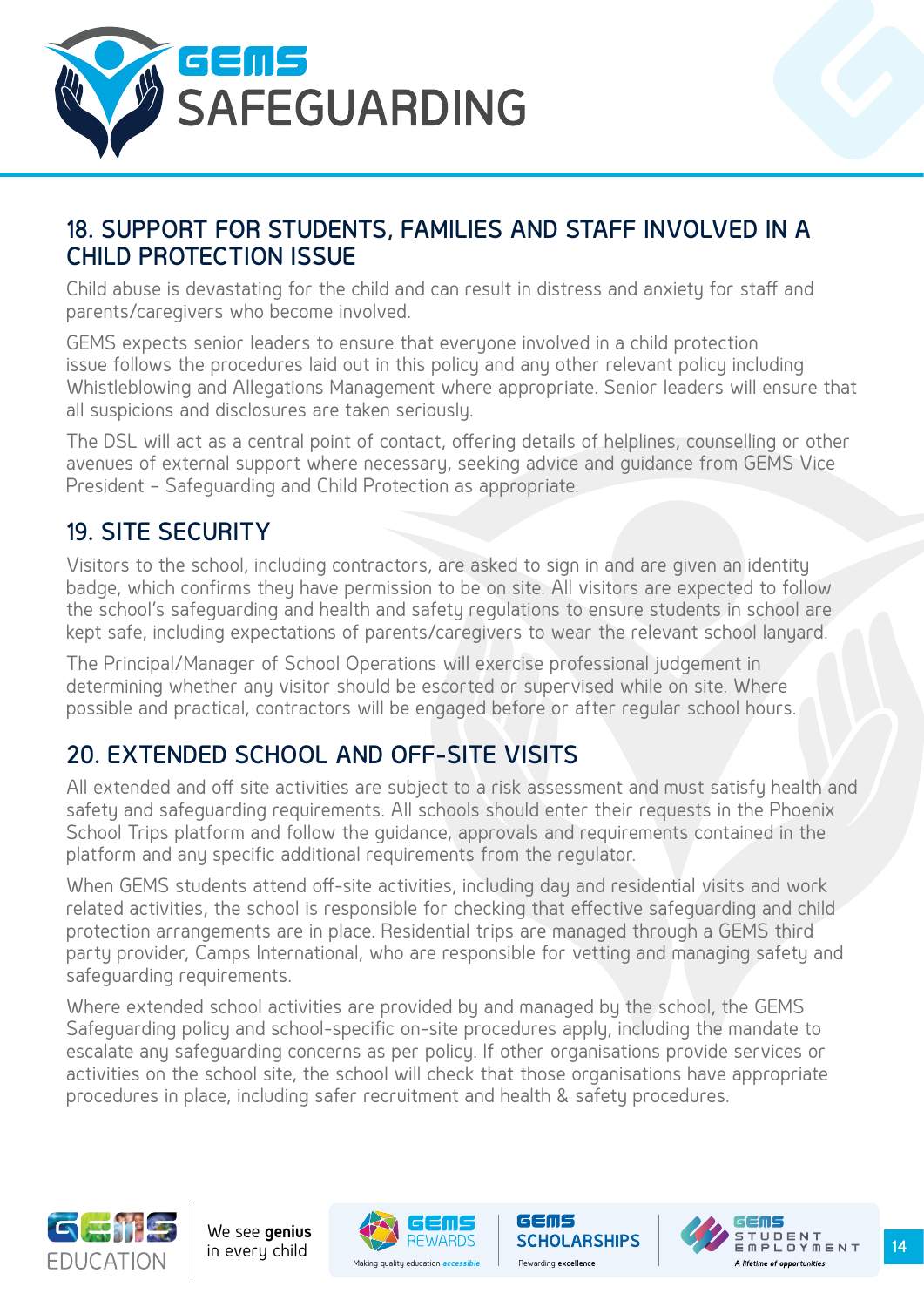<span id="page-15-0"></span>

# **21. SAFEGUARDING/CHILD PROTECTION LEGISLATION AND GUIDANCE**

- » Federal Law No.3 of 2016 on child rights (Wadeema's Law)
- » Cabinet Resolution No. (52) of 2018 Governing the Executive Regulations of Federal Law No. (3) of 2016 on Child Rights Law (Wadeema)
- » Department for Health, School Health Guidelines for Private Schools 2011
- » The UAE School Inspection Framework 2016.
- » Executive Council Resolution No. (2) of 2017 Regulating Private Schools in the Emirate of Dubai
- » Abu Dhabi Education Council Private Schools Policy and Guidance Manual 2014
- » Abu Dhabi Education Council Organising Regulations of Private Schools in the Emirate of Abu Dhabi - The Chairman of the Executive Council Resolution No. (26) of 2013
- » The Cooperation Council for the Arab States of the Gulf Secretariat-General GCC Human Rights Declaration – reiterating rights of children and the protection of children within the GCC (see Articles 3, 14, 18, 19 and 23).
- » Ministerial Decision No. 368/2014 On the Implementing Regulation of Federal Law No 1/2012 on Children of Unknown Kinship
- » Federal Decree Law No. 10/2019 On the Protection From Domestic Violence covers correction of behaviors harmful to the family, woman and child within the UAE
- » Federal Decree Law No. 15 of 2020 Amending Certain Provisions of Federal Law No. 3 of 1987
- » Law No. (26) of 2015 on the Organisation of Dubai Data Publication and Sharing
- Federal Law No. 5 of 2012 on Combatting Cybercrimes.

Without exception, GEMS will adopt the relevant law governing the jurisdiction of the operating locality of the school. We understand that in different regions of the Emirates, and in the different countries in which we operate, subtlety of legal interpretation may exist. Throughout our safeguarding policies, we have broadly accepted the principles and ethos of UK safeguarding legislation, as we believe this to be some of the most robust legislation internationally. Keeping Children Safe in Education commissioned and developed by the Department for Education England and Wales, is debatably the most robust educational safeguarding resource in circulation.







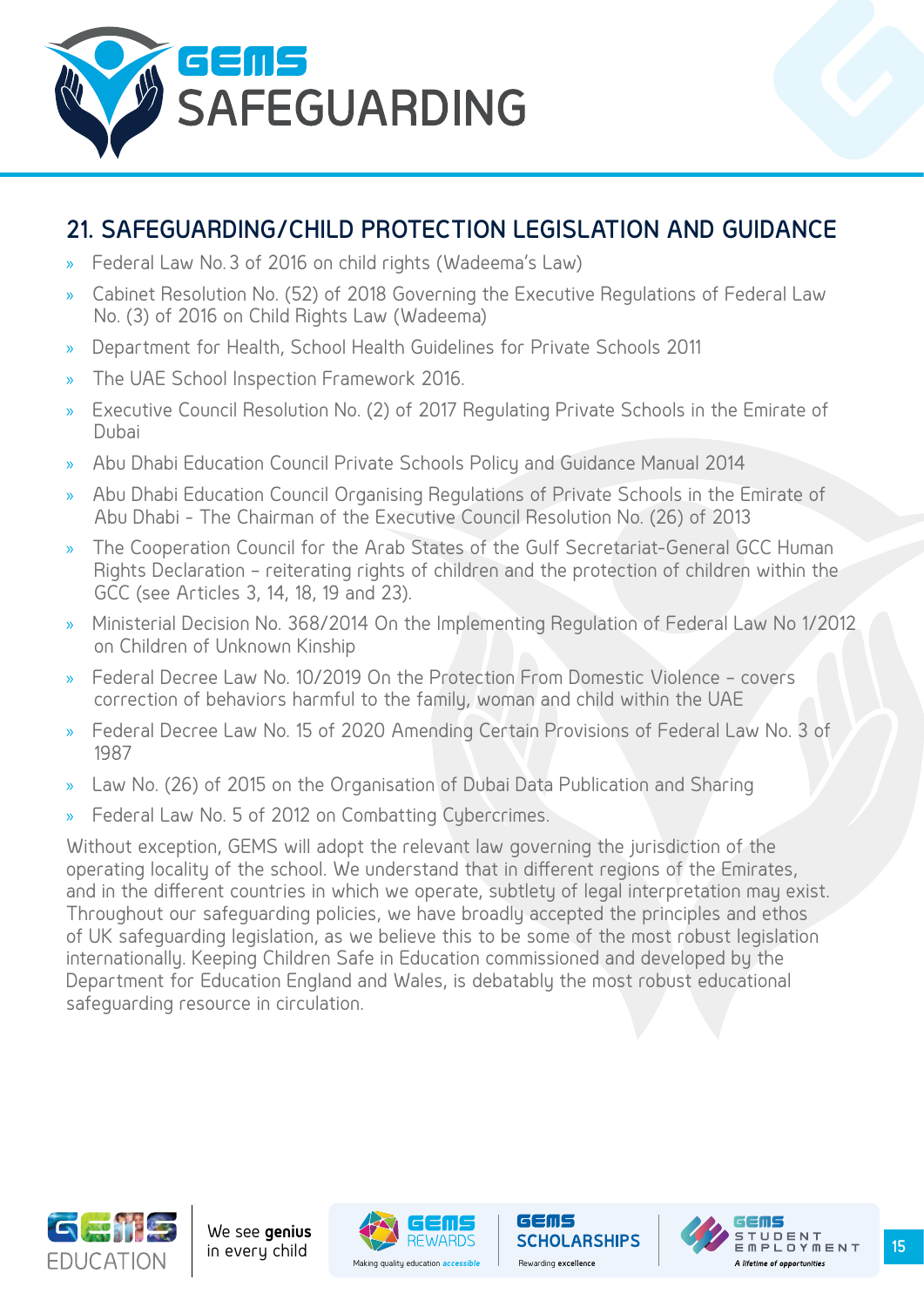<span id="page-16-0"></span>

# **22. RECORD KEEPING**

Following an initial concern being raised on Phoenix HSE, it is essential that any subsequent discussions with students or others are accurately documented as soon as possible, and if written, are clearly signed and dated. Any such records may be required as part of a subsequent investigation, and they could be used as evidence in court if there is a criminal prosecution. Consequently, it is vital that all written records are accurate and factual. Any allegations or statements made by a student or by any other person should be documented verbatim - documenting the exact words used - wherever possible. The person, who made the allegation or statement, and any witness who was present, should countersign any written record.

The written information should then be uploaded into the Phoenix HSE system by attaching a PDF of the original disclosure documentation. The original information should always be filed and stored securely with the DSL.

As soon as a child protection issue or concern has been raised, a timely and accurate record must be made by the DSL of all events, reports, decisions and notifications made. This should be entered into the Phoenix HSE online reporting/case management platform.

On some occasions, it may be deemed necessary to obtain photographic evidence of suspected injuries to a student. School staff (including medical staff) must not photograph students. This evidence will be obtained by the police or medical professionals or child protection services. School staff may document details in writing of any visible injuries, or illustrate the position and extent of the injuries on the Phoenix HSE platform using the body map but must not take any photographs of a student in these types of circumstances.

The need for these types of documents to be confidential is taken very seriously. Any written records of such discussions and any documents concerning safeguarding and child protection issues are kept in confidential files in each student's folder (separate from any general student folder) and/or on the GEMS Phoenix HSE online reporting system. Only the GEMS Vice President – Safeguarding and Child Protection, the Principal/CEO's and DSL's in individual schools should and will have access to these files. These same end users will also make decisions about with whom they are to be shared.

The GEMS Phoenix HSE Safeguarding Platform should be used as the primary system to report, document, escalate, review and evaluate outcomes of cases, in conjunction with the school safeguarding dashboard.

# **23. CONFIDENTIALITY AND INFORMATION SHARING**

Throughout any investigation of a student welfare concern, the appropriate information sharing guidance must be followed. When working with confidential, personal information of a very sensitive nature, staff should be aware at all times of the GEMS current guidance on information sharing in the best interest of a child and data protection. See above for how records are kept confidentially.







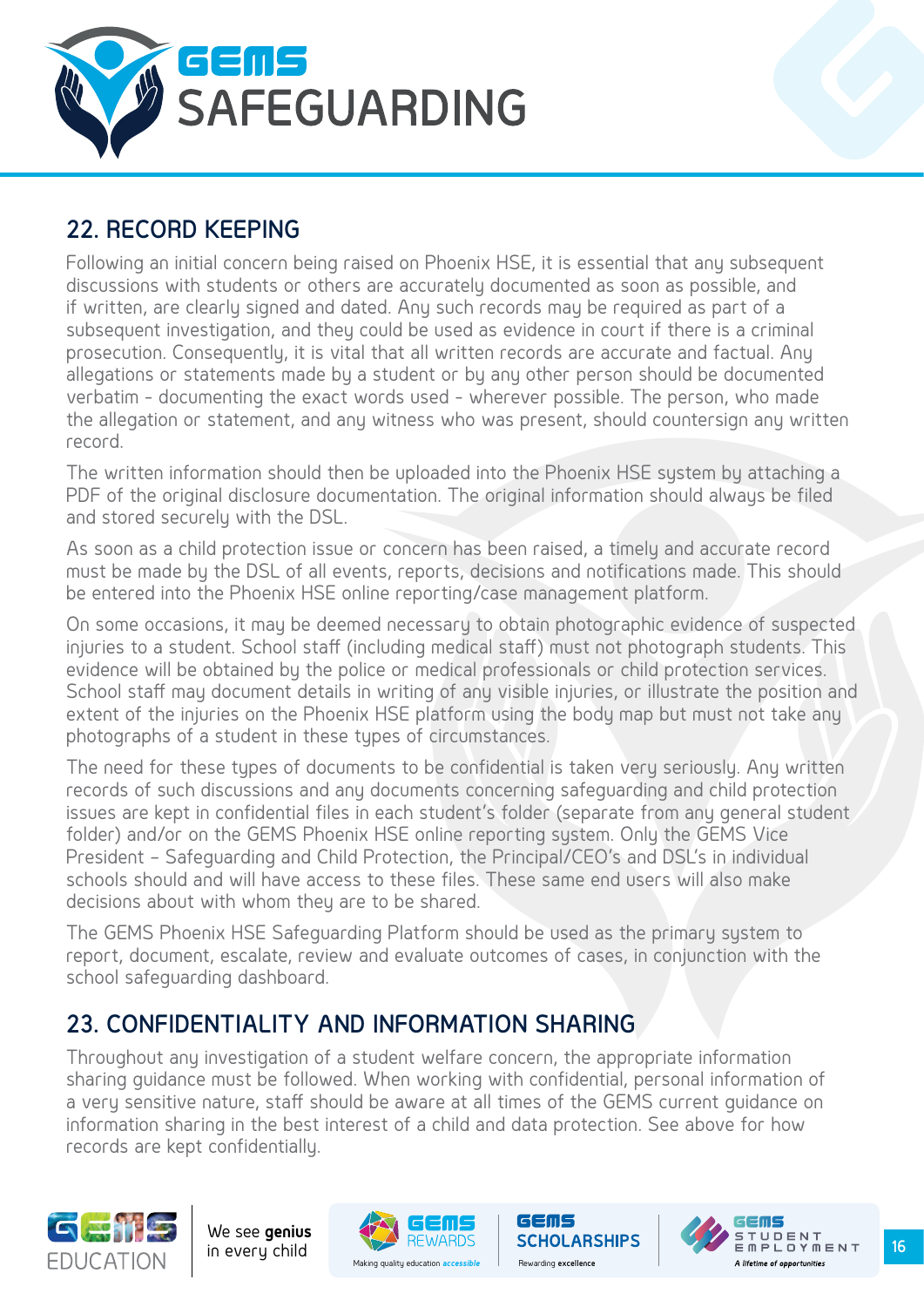

Appendix E contains a link to the standard format for requesting or sharing relevant information between GEMS schools to ensure an effective transfer for any vulnerable student. It is also good practice to ensure that the DSL of the current school also contacts the DSL/ Principal in the receiving school by telephone to provide a full picture of the student(s). The Phoenix HSE platform transfers all case notes for students with historic and current safeguarding case work to the new GEMS school.

When students transfer to a school outside of the GEMS' network, every effort should be made to contact the DSL/Principal by telephone regarding any vulnerable students and share appropriate information in the best interest of the child. In addition, the same Transfer of Information form can be used see Appendix E. Further advice and guidance can be sought from the GEMS Vice President – Safeguarding and Child Protection.







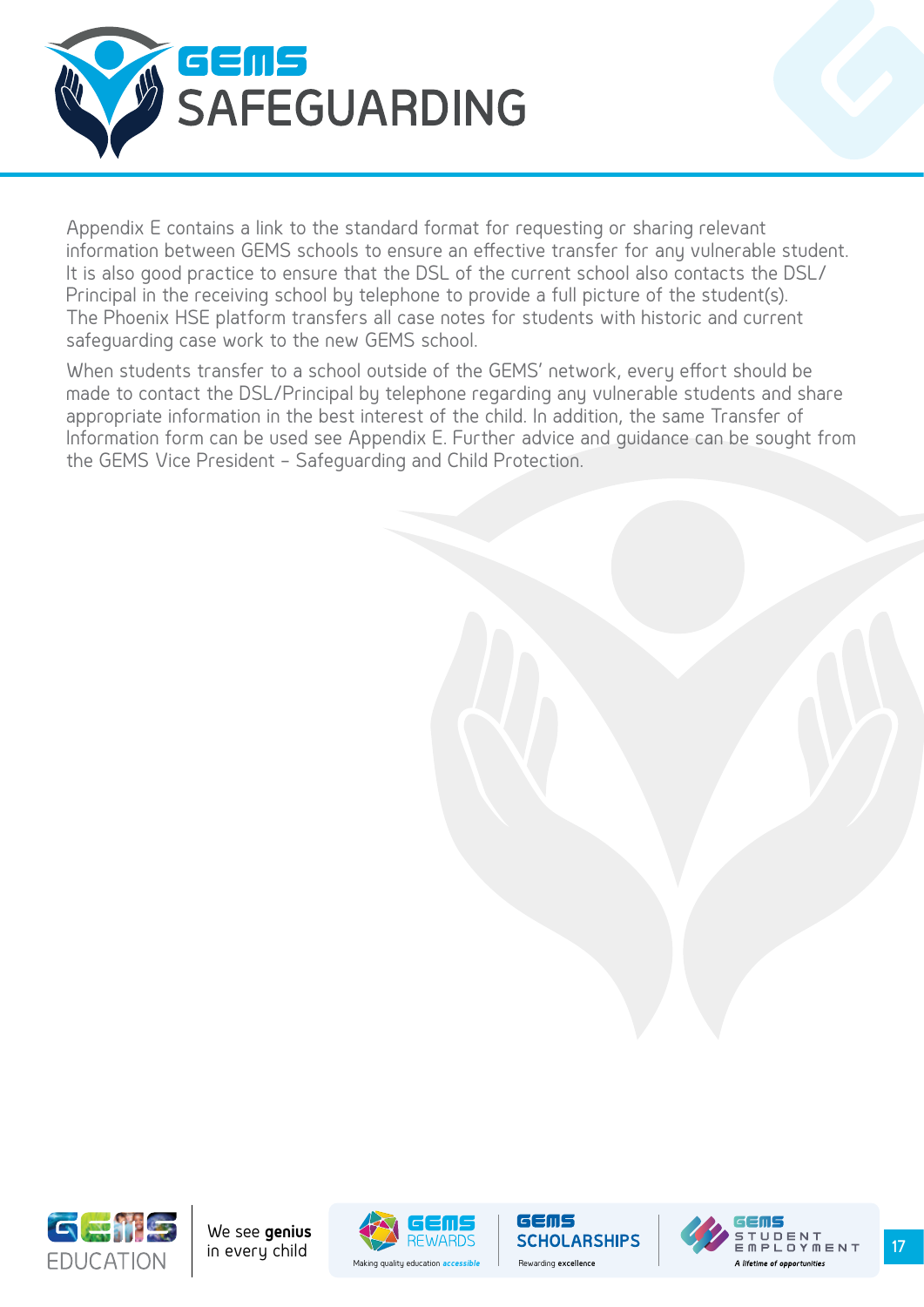<span id="page-18-0"></span>

### **APPENDIX A: UAE GOVERNMENT SAFEGUARDING MANDATE FOR EDUCATORS**

#### **The following information can be used in a school/service's literature/website to inform parents of the expectations of the school staff regarding UAE child protection legislation:**

'Under UAE governmental guidance, schools must make arrangements to safeguard and promote the welfare of students. Parents/carers should know that the law requires all school staff to pass on information, which gives rise to a concern about a child's welfare, including risk from neglect, physical, emotional or sexual abuse. Staff will seek, in general, to discuss any concerns with the parent/carer and discuss the need to make a referral to UAE agencies if that is considered necessary, however, this discussion will only take place where such discussions will not place the child at increased risk of significant harm or cause undue delay.

The school will seek advice from UAE agencies when they have reasonable cause to suspect a child may be suffering or likely to suffer significant harm. Occasionally, concerns are passed on which are later found to be unproven. Parents/carers will appreciate that the school's Designated Safeguarding Lead carries out their responsibilities in accordance with the law and acts in the best interests of all students.







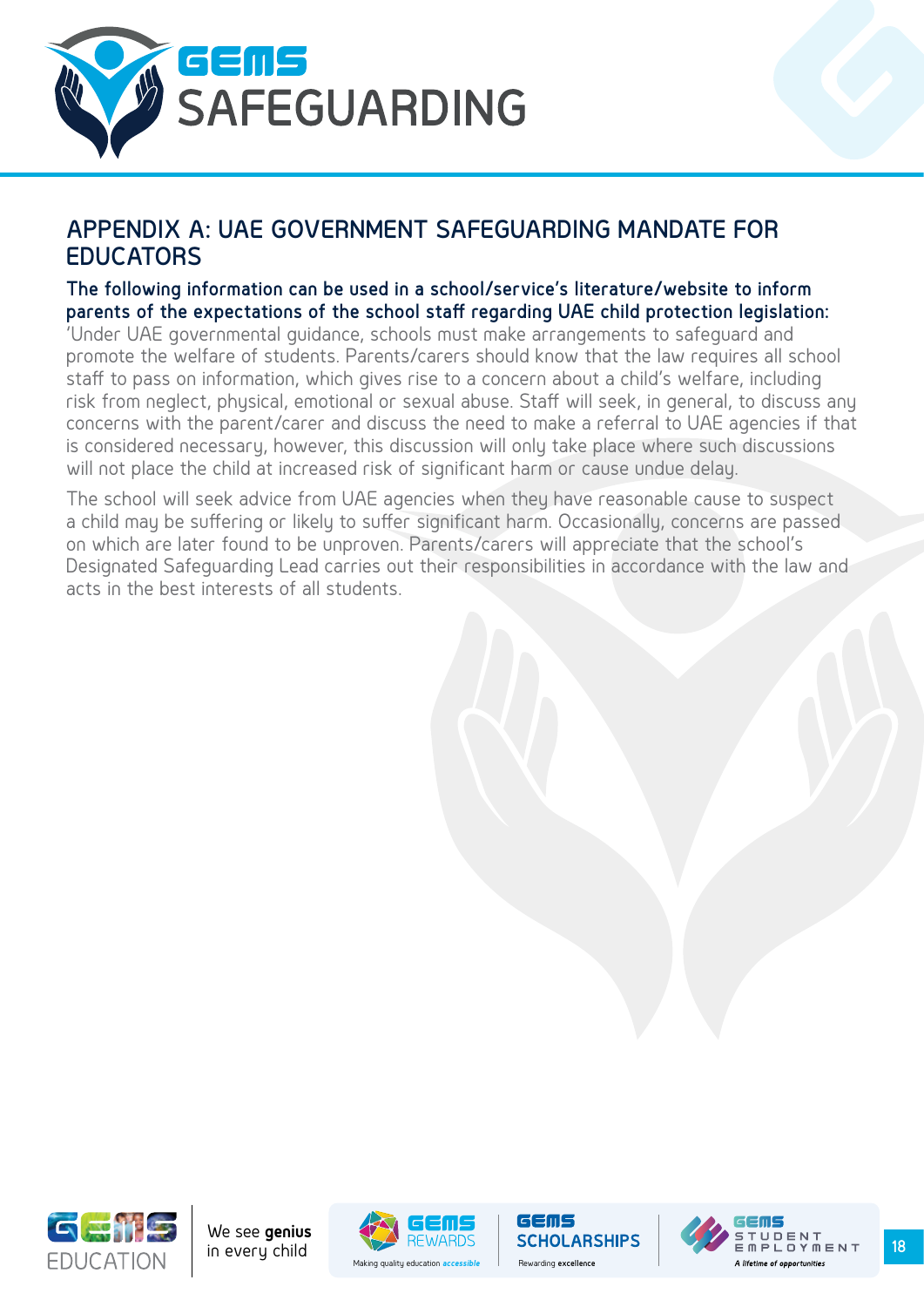<span id="page-19-0"></span>

# **APPENDIX B: ROLES AND RESPONSIBILITIES**

#### **The Governing Body (GEMS Education) ensures that schools:**

- » Appoint a Designated Safeguarding Lead who is a member of the senior team and who has undertaken GEMS DSL training at level 3, in addition to GEMS Level 1 Safeguarding Basic Awareness training.
- » Ensures that the DSL role is explicit in the role holder's job description and that safeguarding responsibilities are identified explicitly in the job/role descriptions of every member of staff and volunteer.
- » Have Safeguarding and Child Protection policy and procedures, including a staff code of conduct, that are consistent with GEMS, and statutory requirements, reviewed annually and made available publicly on the school's website or by other means.
- » Have procedures for dealing with allegations of abuse made against members of staff and volunteers including allegations made against the Principal/CEO and allegations against other students.
- » Follow safer recruitment procedures that include statutory checks on the suitability of staff to work with students and disqualification by professional association regulations
- » Develop an induction strategy that ensures all staff, including the Principal/CEO, and volunteers receive information about the school's safeguarding arrangements, Safer Working Practice (Code of Conduct) and the role of the DSL, on induction and before they start work at the school.
- » Develop a training strategy that ensures all staff and volunteers receive appropriate and regularly updated safeguarding and child protection training and updates as required (at least annually) to provide them with the relevant skills and knowledge to safeguard students effectively in line with any requirements of GEMS. The training strategy will also ensure that the DSL receives refresher training and regular updates as defined under the DSL's duties below, these include mandatory attendance at GEMS Designated Safeguarding Lead Forums.
- » Contribute to inter-agency working.
- » Teach students about safeguarding and how to keep themselves safe at all times, including when online, as part of a broad and balanced curriculum.
- » It is the responsibility of the GEMS Education governing body to ensure that all school's safeguarding, recruitment and managing allegations procedures take into account the procedures and practice of GEMS Education, the country of operation and any national legislation/guidance.







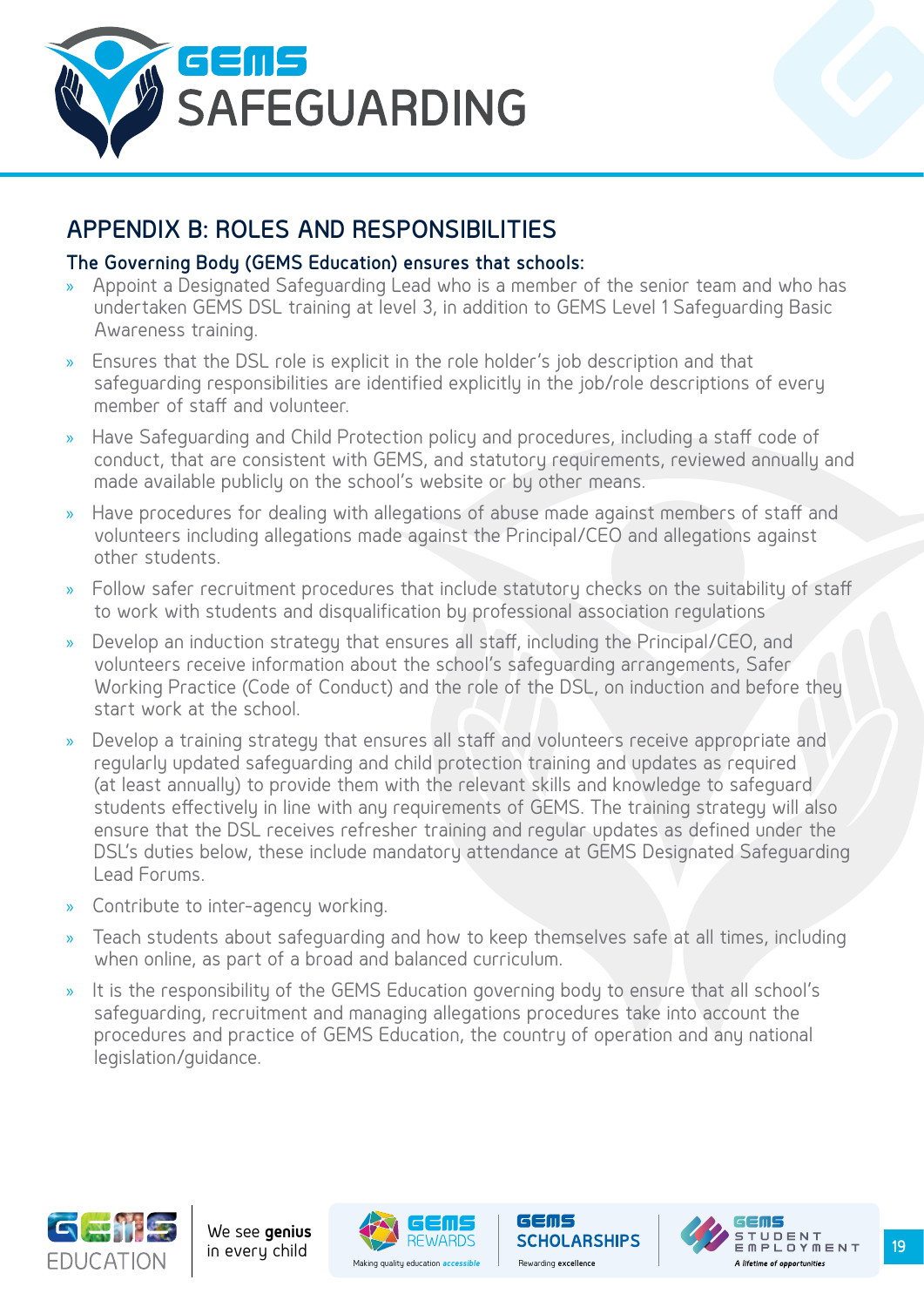

#### **The Principal/CEO:**

- » Ensures that the GEMS Safeguarding Policy and procedures are understood and implemented by all staff including how to identify, raise and escalate concerns effectively.
- » Allocates sufficient time, training, support and resources, including cover arrangements when necessary, to enable the DSL and Deputies to carry out their roles effectively, including the assessment of students and attendance at any external agency discussions and other necessary meetings.
- » Ensures that all staff feel able to raise concerns about poor or unsafe practice and that such concerns are handled sensitively and in accordance with the GEMS whistleblowing procedures and allegations management policy.
- » Ensures that students are provided with opportunities throughout the curriculum to learn about safeguarding and how to keep themselves safe at all times, including when online, as part of a broad and balanced curriculum.
- » Refers all allegations that a child has been harmed by or that students may be at risk of harm from a member of staff or volunteer to the GEMS Vice President – Safeguarding and Child Protection on the day of the allegation and documents it as an allegation on the Phoenix HSE Online Safeguarding platform.
- » Appoints a member of the senior leadership team (if not themselves) to investigate allegations concerning members of staff and volunteers and/or act as a point of contact for the member of staff/volunteer against whom the allegation is made in line with the GEMS allegations management policy.

#### **The Designated Safeguarding Lead (DSL):**

- » Is a senior member of staff from the school's leadership team and therefore has the status and authority within the school to carry out the duties of the post, including committing resources and supporting and directing other staff.
- » Takes lead responsibility for safeguarding and child protection in the school, which will not be delegated. The activities of the DSL may be delegated to appropriately trained deputies in their absence.
- » Is appropriately trained, receives refresher training at two-yearly intervals and regularly (through attendance at the GEMS Designated Safeguarding Lead Forums) updates their knowledge and skills to keep up with any developments relevant to their role.
- » Acts as a source of support and expertise to the school community.
- » Encourages a culture of listening to students and taking account of their wishes and feelings.
- » Is alert to the specific needs of students in need, including those with special educational needs or other vulnerabilities.
- » Has a working knowledge of relevant local law, education inspection process, and interagency support.

ld Smls





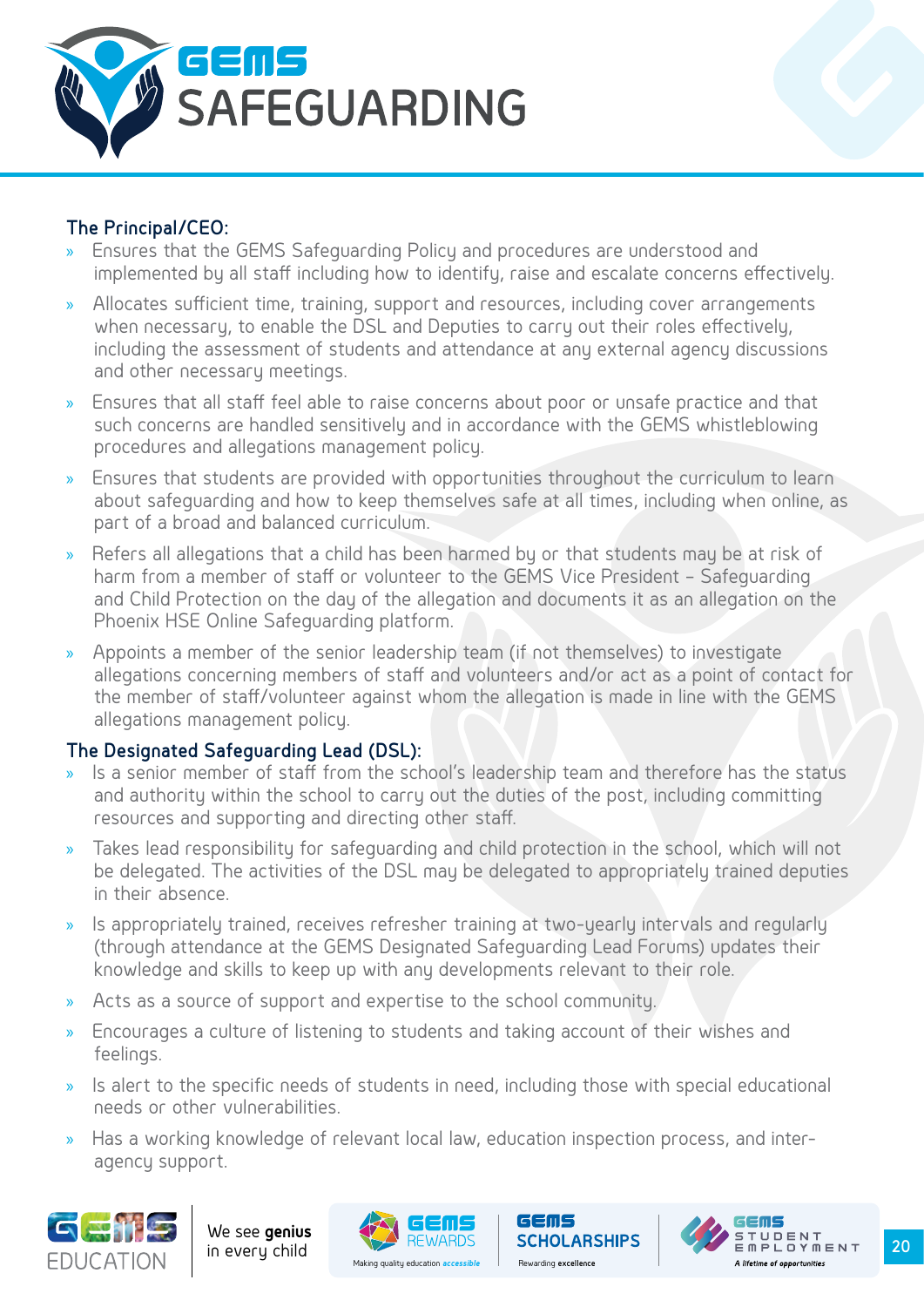

- » Keeps detailed records of all concerns, ensuring that such records are stored securely and flagged, but kept separate from, the student's general file. This may be in electronic format.
- » Refers cases of suspected abuse to the local Child Protection Services or the Police as appropriate.
- » Attends and/or contributes to any external child protection meetings and chairs regular school Safeguarding Committee meetings.
- » Co-ordinates the school's contribution to any meetings with external agencies, attending and actively participating in all relevant discussions
- » Develops effective links with relevant statutory and voluntary agencies.
- » Ensures that all staff sign to indicate that they have read and understood the GEMS Education Safeguarding Policy: POLCSG001V1 and Safer Working Practice guidance (Code of Conduct).
- » Has a working knowledge of relevant national safeguarding guidance.
- » Ensures that the Safeguarding and Child Protection policy and procedures are regularly reviewed and updated annually, in collaboration with the whole school community of students, parents, staff, volunteers and LAB Governors.
- Liaises with, and keeps informed, the Principal/CEO (where the DSL role is not carried out by the Principal/CEO), GEMS Vice President – Safeguarding and Child Protection for any Child Protection issues.
- » Keeps a record of staff attendance at school-based Safeguarding/Child Protection training, which is signed by individual staff members.
- » Makes the Safeguarding and Child Protection policy available publicly for staff, e.g. on the central area, school's website or by other means.
- » Ensures parents are aware of the school's role in safeguarding and that referrals about suspected abuse and neglect may be made (see Appendix A.) In addition, the GEMS Safeguarding and Child Protection statement signed by the GEMS Education Group CEO, should be freely available as a link or PDF document on the school website for easy access for parents and is annually updated.
- » Ensures that the Principal/CEO is aware of the DSL responsibility under relevant law and GEMS expectations and keeps them informed of any relevant safeguarding and child protection issues.

#### **The Deputy Designated Safeguarding Lead(s)**

» Is/are appropriately trained to the same level as the DSL and, in the absence of the DSL, carries out those functions as necessary to ensure the ongoing safety and protection of students. In the event of the long-term absence of the DSL, the deputy will assume all of the functions above.

ld Smls





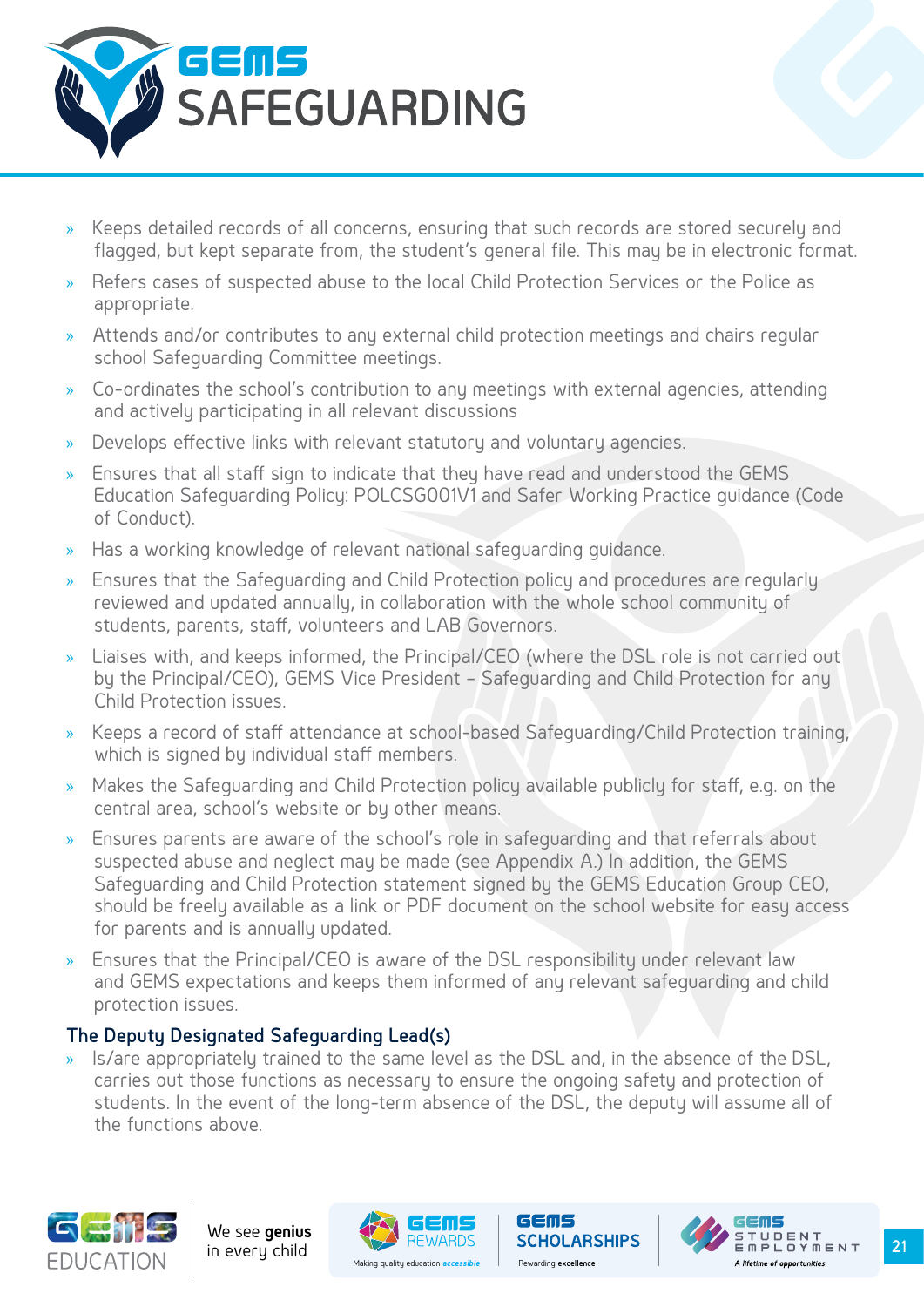<span id="page-22-0"></span>

# **APPENDIX C: CHILD PROTECTION PROCEDURES**

#### **Definitions taken from** *Keeping Children Safe in Education***, Department for Education, (2021)**

#### **Recognising abuse**

To ensure that our students are protected from harm, we need to understand what types of behaviour constitute abuse and neglect. This is covered in GEMS Level 1 Basic Awareness face to face and online training.

Abuse and neglect are forms of maltreatment. Somebody may abuse or neglect a child by inflicting harm, for example by hitting them, or by failing to act to prevent harm, for example by leaving a small child home alone, or leaving knives or matches within reach of an unattended toddler. Abuse may be committed by adult men or women and by other students

#### **Abuse and neglect**

Knowing what to look for is vital to the early identification of abuse and neglect. All staff should be aware of indicators of abuse and neglect so that they are able to identify cases of children who may be in need of help or protection. If staff are unsure, they should always speak to the Designated Safeguarding Lead (or Deputy).

All should be aware that technology is a significant component in many safeguarding and wellbeing issues. Children are at risk of abuse online as well as face to face. In many cases abuse will occur concurrently via online channels and in daily life. Children can also abuse their peers online, this can take of the form of abusive, harassing, and misogynistic messages, the non-consensual sharing of indecent images, especially around chat groups, and the sharing of abusive images and pornography to those who do not want to receive such content.

#### **Definitions of abuse and neglect**

Abuse: a form of maltreatment of a child. Somebody may abuse or neglect a child by inflicting harm or by failing to act to prevent harm. Children may be abused in a family or in an institutional or community setting by those known to them or, more rarely, by others. Abuse can take place wholly online, or technology may be used to facilitate offline abuse. Children may be abused by an adult or adults or by another child or children.

Physical abuse: a form of abuse which may involve hitting, shaking, throwing, poisoning, burning or scalding, drowning, suffocating or otherwise causing physical harm to a child. Physical harm may also be caused when a parent or carer fabricates the symptoms of, or deliberately induces, illness in a child.

Emotional abuse: the persistent emotional maltreatment of a child such as to cause severe and adverse effects on the child's emotional development. It may involve conveying to a child that they are worthless or unloved, inadequate, or valued only insofar as they meet the needs of another person. It may include not giving the child opportunities to express their views, deliberately silencing them or 'making fun' of what they say or how they communicate.







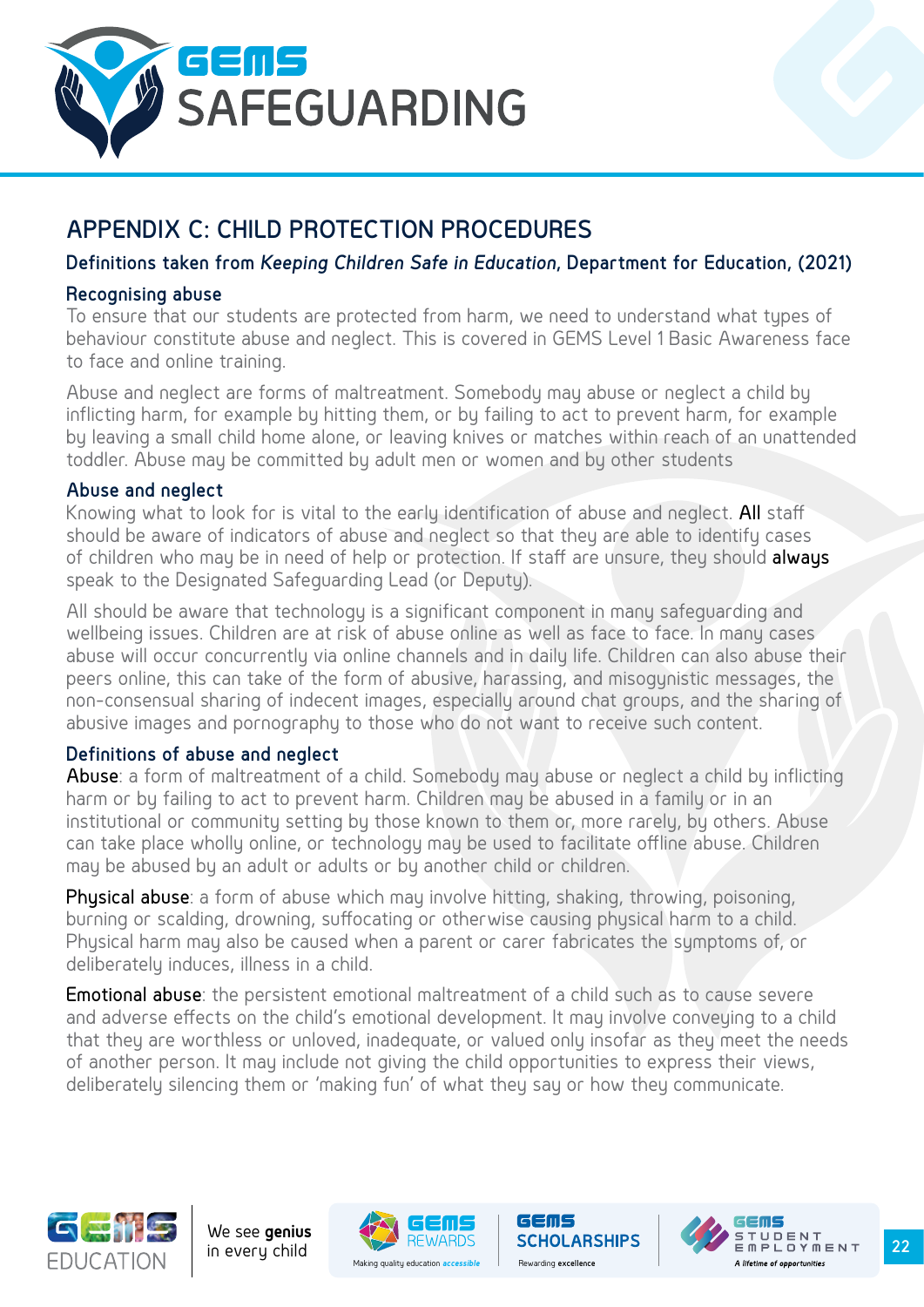

It may feature age or developmentally inappropriate expectations being imposed on children. These may include interactions that are beyond a child's developmental capability as well as overprotection and limitation of exploration and learning, or preventing the child from participating in normal social interaction. It may involve seeing or hearing the ill-treatment of another.

It may involve serious bullying (including cyberbullying), causing children frequently to feel frightened or in danger, or the exploitation or corruption of children. Some level of emotional abuse is involved in all types of maltreatment of a child, although it may occur alone.

Sexual abuse: involves forcing or enticing a child or young person to take part in sexual activities, not necessarily involving violence, whether or not the child is aware of what is happening.

The activities may involve physical contact, including assault by penetration (for example rape or oral sex) or non-penetrative acts such as masturbation, kissing, rubbing and touching outside of clothing. They may also include non-contact activities, such as involving children in looking at, or in the production of, sexual images, watching sexual activities, encouraging children to behave in sexually inappropriate ways, or grooming a child in preparation for abuse. Sexual abuse can take place online, and technology can be used to facilitate offline abuse. Sexual abuse is not solely perpetrated by adult males. Women can also commit acts of sexual abuse, as can other children.

The sexual abuse of children by other children is a specific safeguarding issue (also known as peer on peer abuse) in education and all staff should be aware of it and their school's policies and procedures for dealing with it.

Neglect: the persistent failure to meet a child's basic physical and/or psychological needs, likely to result in the serious impairment of the child's health or development. Neglect may occur during pregnancy, for example, as a result of maternal substance abuse. Once a child is born, neglect may involve a parent or carer failing to: provide adequate food, clothing and shelter (including exclusion from home or abandonment); protect a child from physical and emotional harm or danger; ensure adequate supervision (including the use of inadequate caregivers); or ensure access to appropriate medical care or treatment. It may also include neglect of, or unresponsiveness to, a child's basic emotional needs.

#### **Safeguarding issues and risk of harm**

All staff should have an awareness of the safeguarding issues that can put children at risk of harm. Behaviours linked to drug-taking and/or alcohol misuse, deliberating missing education and consensual and non-consensual sharing of nude and semi-nude images and/or videos can be signs that children are at risk.



We see **genius**



ld Smls

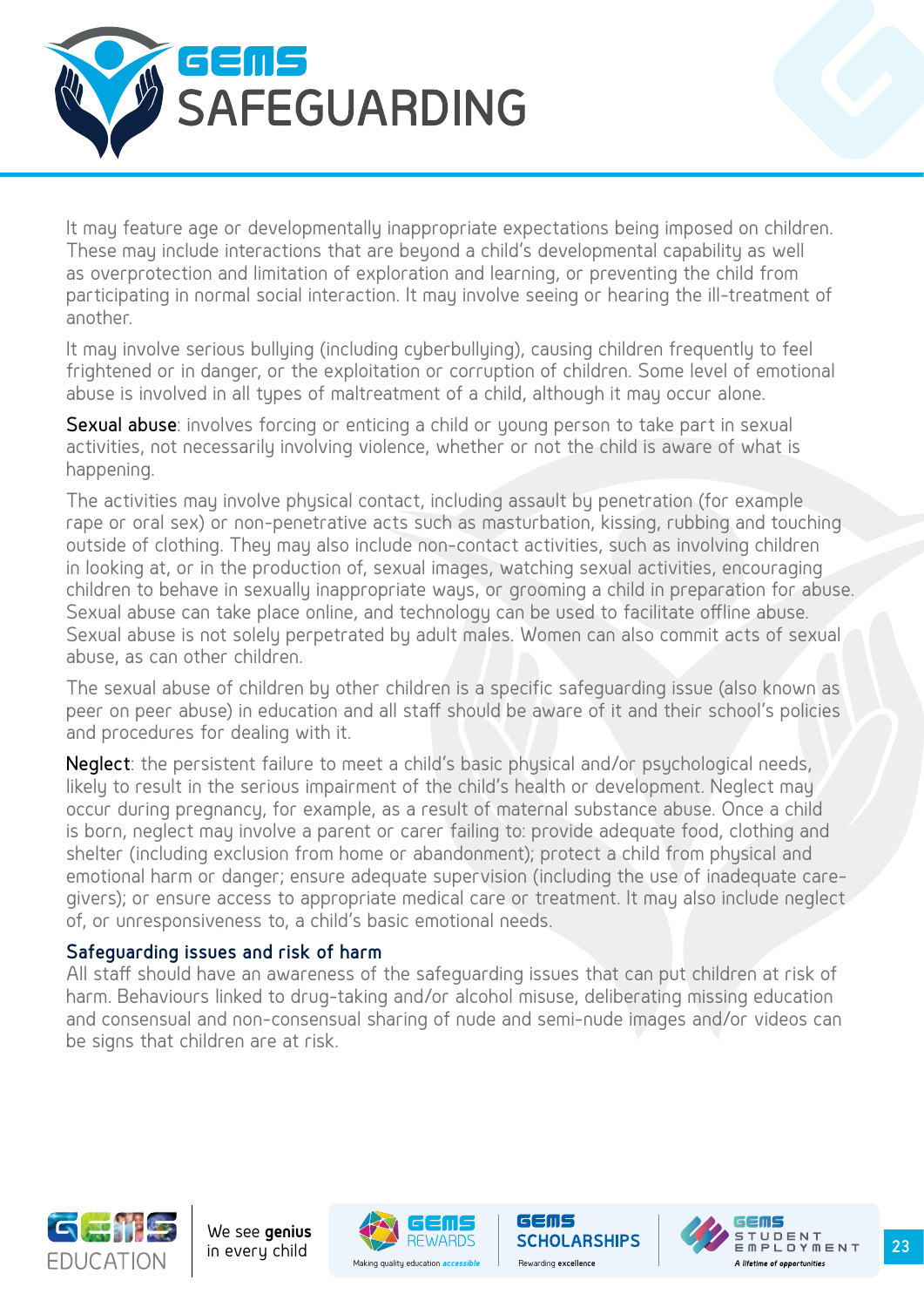

#### **Child Sexual Exploitation (CSE) and Child Criminal Exploitation (CCE)**

Both CSE and CCE are forms of abuse that occur when an individual or group takes advantage of an imbalance of power to coerce, manipulate or deceive a child into taking part in sexual or criminal activity, in exchange for something the victim needs or wants, and/or for the financial advantage or the increased status of the perpetrator or facilitator and/or through violence or the threat of violence. CSE and CCE can affect children, both male and female and can include children who have been moved (commonly referred to as trafficking) for the purpose of exploitation.

#### **Peer on peer abuse**

All staff should be aware that children can abuse other children (often referred to as peer on peer abuse). All staff should be clear as to the school's policy and procedures with regard to peer on peer abuse and the important role they have to play in preventing it and responding where they believe a child may be at risk from it.

Peer on peer abuse is most likely to include, but may not be limited to:

- » bullying (including cyberbullying, prejudice-based and discriminatory bullying);
- » abuse in intimate personal relationships between peers;
- » physical abuse such as hitting, kicking, shaking, biting, hair pulling, or otherwise causing physical harm (this may include an online element which facilitates, threatens and/or encourages physical abuse);
- » sexual violence, such as rape, assault by penetration and sexual assault; (this may include an online element which facilitates, threatens and/or encourages sexual violence);
- » sexual harassment, such as sexual comments, remarks, jokes and online sexual harassment, which may be standalone or part of a broader pattern of abuse.
- » causing someone to engage in sexual activity without consent, such as forcing someone to strip, touch themselves sexually, or to engage in sexual activity with a third party;
- » consensual and non-consensual sharing of nude and semi-nude images and/or videos (also known as sexting or youth produced sexual imagery – See YPSI section below);
- » up-skirting, which typically involves taking a picture under a person's clothing without their permission, with the intention of viewing their genitals or buttocks to obtain sexual gratification, or cause the victim humiliation, distress or alarm;
- » initiation/hazing tupe violence and rituals (this could include activities involving harassment, abuse or humiliation used as a way of initiating a person into a group and may also include an online element).

ld Smls

» Online peer on peer abuse is any form of peer on peer abuse with a digital element, for example 'sexting', online abuse, coercion and exploitation, peer on peer grooming, threatening language delivered via online means, the distribution of sexualized online content and harassment.





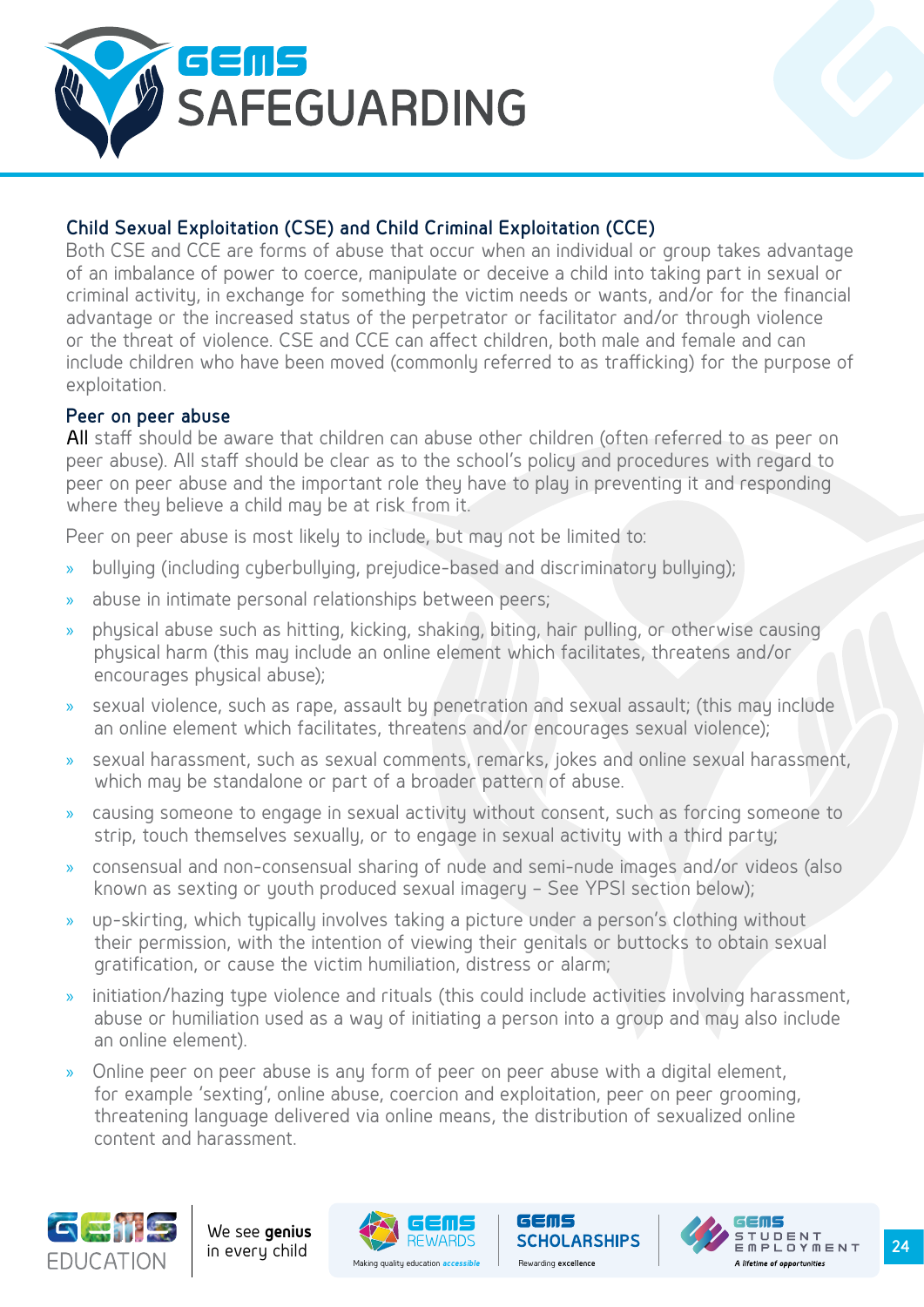

#### **Youth Produced Sexual Imagery (Sexting)**

If staff become concerned about a YPSI issue in relation to a device in the possession of a student (e.g. mobile phone, tablet, digital camera), the member of staff will support the student to take the device immediately to the DSL. Staff will not look at or print any indecent images.

The DSL will discuss the concerns with appropriate staff and speak to any students involved as appropriate. Parents/carers will be informed at an early stage and involved in the process after the DSL has discussed the issue with the Principal and GEMS Vice President – Safeguarding and Child Protection.

If, at any point in the process, there is concern that a young person has been harmed or is at risk of harm, a referral will be made to the relevant external agency, after speaking to the GEMS Vice President – Safeguarding and Child Protection.

The DSL will make a judgement about whether a reported YPSI incident is experimental or aggravated.

Aggravated incidents involve criminal or abusive elements beyond the creation, sending or possession of sexual images created by young people. These include possible adult involvement or criminal or abusive behaviour by young people such as sexual abuse, extortion, threats, malicious conduct arising from personal conflicts, or creation or sending or showing of images without the knowledge or against the will of a young person who is pictured.

Review of what response is necessary will facilitate consideration of whether:

- » There are any offences that warrant a police investigation
- » Child protection procedures need to be invoked
- » Parents/carers require support in order to safeguard their children
- Any of the perpetrators and/or victims require additional support.

Examples of aggravated incidents include:

- » Evidence of adult involvement in acquiring, creating or disseminating indecent images of young people (possibly by an adult pretending to be a young person known to the victim)
- » Evidence of coercing, intimidating, bullying, threatening and/or extortion of students by one or more other students to create and share indecent images of themselves
- » Pressure applied to a number of students (e.g. all female students in a class or year group) to create and share indecent images of themselves
- » Pressurising a student who does not have the capacity to consent (e.g. due to their age, level of understanding or special educational needs) or with additional vulnerability to create and share indecent images of themselves
- » Dissemination of indecent images of young people to a significant number of others with an intention to cause harm or distress (possibly as an act of so-called 'revenge porn', bullying or exploitation)







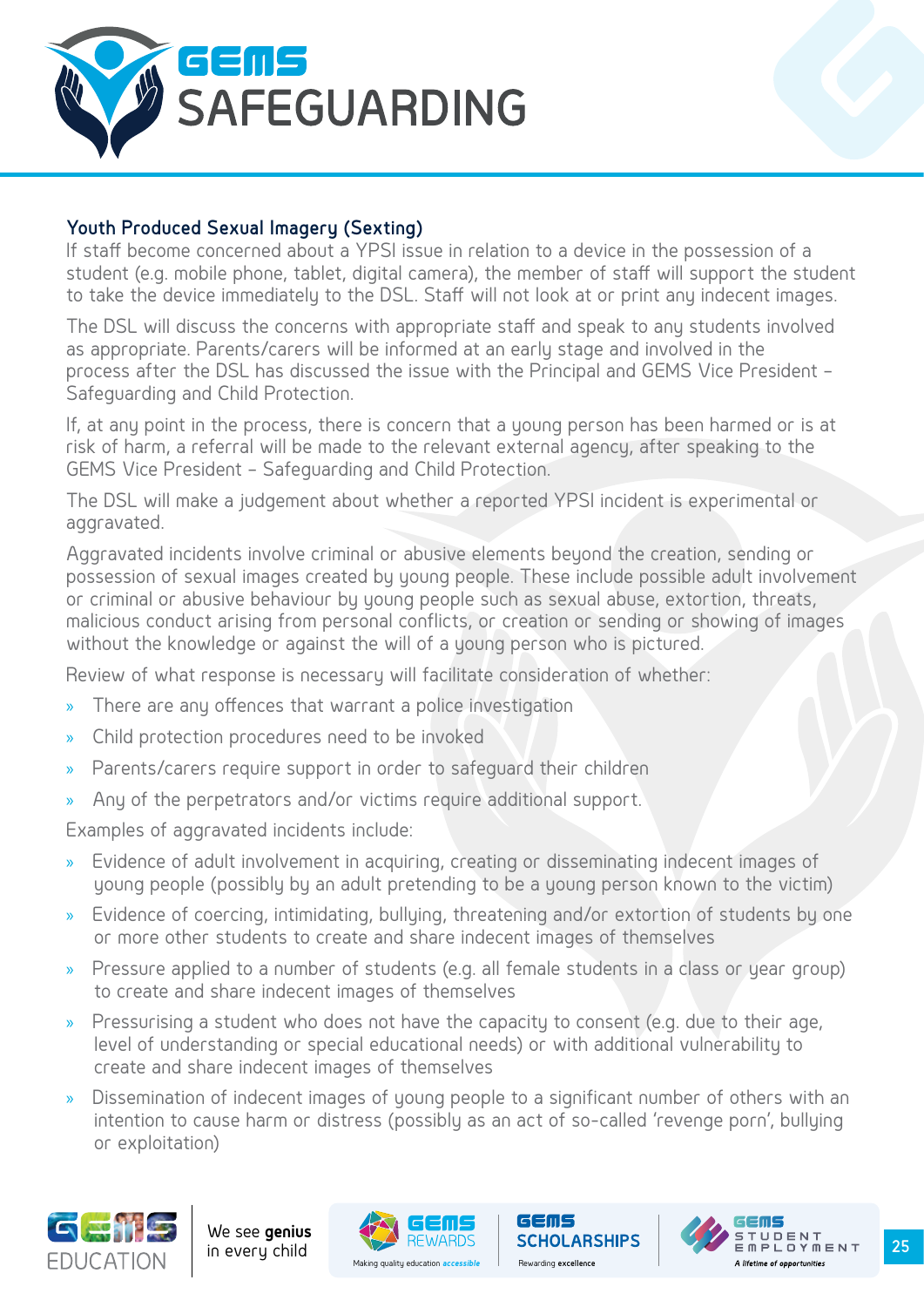

- » What is known about the imagery suggests the content depicts sexual acts
- » Sharing of indecent images places a young person at immediate risk of harm, for example the young person is presenting as suicidal or self-harming

The DSL will make a judgement about whether or not a situation in which indecent images have been shared with a small number of others in a known friendship group with no previous concerns constitutes an aggravated incident, or whether the school is able to contain the situation in partnership with all parents of the students involved, arrange for the parents to ensure that all indecent images are deleted and that the young people involved learn from the incident in order to keep themselves safe in future.

Viewing the Imagery - As a rule, adults should not view youth produced sexual imagery. Wherever possible, the DSL's responses to incidents will be based on what they have been told about the content of the imagery.

Any decision to view imagery will be based on the DSL's professional judgement. Imagery will never be viewed if the act of viewing will cause significant distress or harm to a student or has the potential to be viewed as a criminal activity in country in which the school operates

If a decision is made to view imagery, the DSL will be satisfied that viewing:

Is the only way to make a decision about whether to involve other agencies (i.e. it is not possible to establish the facts from the young people involved)

Is necessary to report the image to a website, app or suitable reporting agency to have it taken down, or to support the young person or parent in making a report

Is unavoidable because a young person has presented an image directly to a staff member or the imagery has been found on a school device or network

If it is necessary to view the imagery, then the DSL will:

Never copy, print or share the imagery; this is illegal

Discuss the decision with the Principal and GEMS Vice President – Safeguarding and Child Protection.

Ensure viewing is undertaken by the DSL or Deputy DSL with delegated authority from the **Principal** 

Ensure viewing takes place with another member of staff present in the room, ideally the Principal another DSL or a member of the senior leadership team. The other staff member does not need to view the images

Wherever possible ensure viewing takes place on school or college premises, ideally in the Principal or DSL's office

Ensure wherever possible that images are viewed by a staff member of the same sex as the young person in the imagery







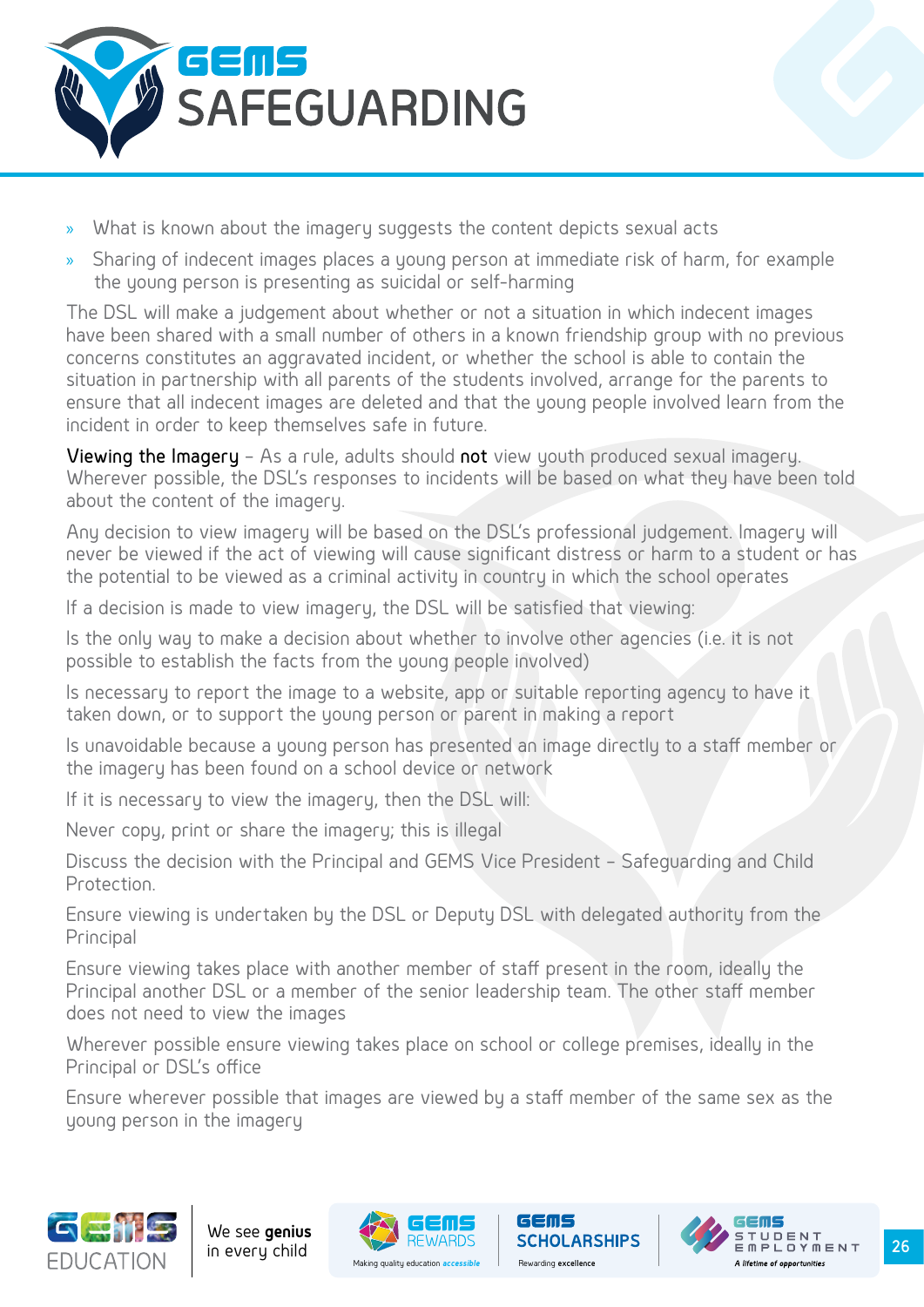

Document the viewing of the imagery in the student's safeguarding record, including who was present, why the image was viewed and any subsequent actions; and ensure this is signed and dated.

Deletion of Images - if the school has decided that other agencies do not need to be involved, then consideration will be given to deleting imagery from devices and online services to limit any further sharing of the imagery, this will be in consultation with parents.

#### **Indicators of abuse**

Physical signs define some types of abuse, for example bruising, bleeding or broken bones resulting from physical or sexual abuse, or injuries sustained while a child has been inadequately supervised. The identification of physical signs is complicated, as students may go to great lengths to hide injuries, often because they are ashamed or embarrassed, or their abuser has threatened further violence or trauma if they 'tell'. It is also quite difficult for anyone without medical training to categorise injuries into accidental or deliberate with any degree of certainty. For those reasons it is vital that staff are also aware of the range of behavioural indicators of abuse and report any concerns to the Designated Safeguarding Lead.

#### It is the responsibility of staff to report their concerns. It is not their responsibility to investigate or decide whether a child has been abused.

- » A child who is being abused or neglected may:
- » have bruises, bleeding, burns, fractures or other injuries;
- » show signs of pain or discomfort;
- » keep arms and legs covered, even in warm weather;
- » be concerned about changing for PE or swimming;
- » look unkempt and uncared for;
- » change their eating habits;
- » have difficulty in making or sustaining friendships;
- » appear fearful;
- » be reckless with regard to their own or other's safety;
- » self-harm;
- » frequently miss school or arrive late;
- » show signs of not wanting to go home;
- » display a change in behaviour from quiet to aggressive, or happy to withdrawn;
- » challenge authority;
- » become disinterested in their school work;
- » be constantly tired or preoccupied;





ld Smls

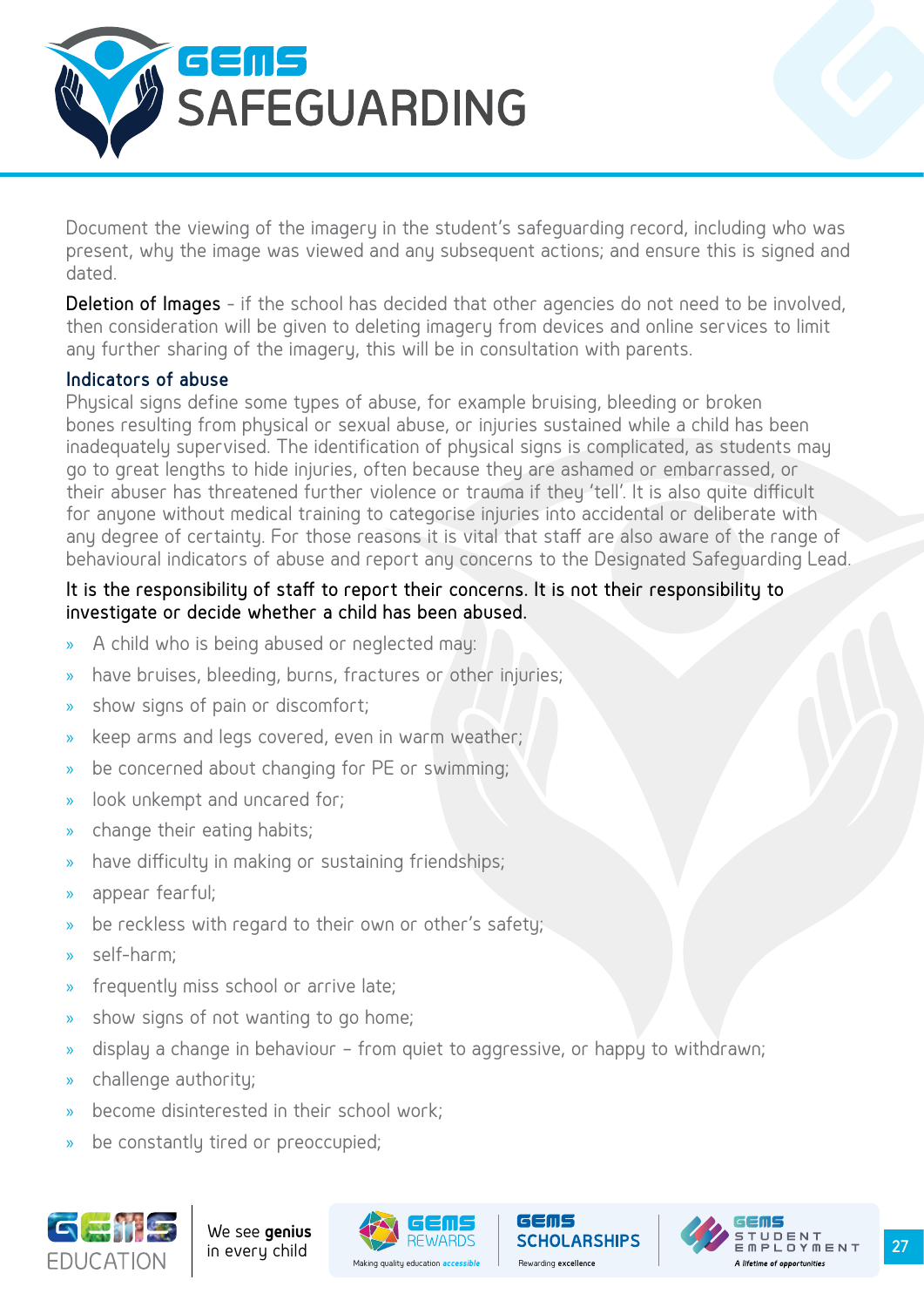

- » be wary of physical contact;
- » be involved in, or particularly knowledgeable about drugs or alcohol; and/or
- » display sexual knowledge or behaviour beyond that normally expected for their age and/or stage of development.
- acquire gifts such as money or a mobile phone from new 'friends' or adults recently acquainted with the child's family

Individual indicators will rarely, in isolation, provide conclusive evidence of abuse. They should be viewed as part of a jigsaw and each small piece of information will help the DSL to decide how to proceed.

It is very important that staff report all of their concerns, however minor or insignificant they may think they are – they do not need 'absolute proof' that the child is at risk. Any concern, may be part of a bigger picture for that student which if known, could give context to a situation and help to protect them.

#### **GEMS Phoenix HSE Online Safeguarding Platform**

All staff have access to the GEMS Phoenix HSE safeguarding platform and concerns relating to any aspect of a child's welfare, safeguarding and protection must be logged in here - **[Walkthrough - Logging a Safeguarding concern on Phoenix HSE](https://gemsnet.gemseducation.com/Policies/Safeguarding/Walkthrough - logging a SG concern on HSE v2.pdf)**

Where there is concern about the immediate welfare of child, the DSL should also contact GEMS Vice President – Safeguarding and Child Protection for advice and guidance immediately. Any inter-agency involvement with statutory, and public bodies, including the Police/Social Services/regulatory bodies, must be notified to the GEMS Vice President – Safeguarding and Child Protection.

For any incident categorised as serious as per the Phoenix HSE safeguarding severity category (Appendix F), the Vice President – Safeguarding and Child Protection should be informed by DSL/Principal within 1 hour of the incident being identified at school level.

#### **Impact of abuse**

The impact of child abuse, neglect and exploitation should not be underestimated. Many students do recover well and go on to lead healthy, happy and productive lives, although most adult survivors agree that the emotional scars remain, however well buried. For some students, full recovery is beyond their reach and the rest of their childhood and their adulthood may be characterised by anxiety or depression, self-harm, eating disorders, alcohol and substance misuse, unequal and destructive relationships and long-term medical or psychiatric difficulties.

#### **Taking Action**

Any child in any family in any school could become a victim of abuse. Staff should always maintain an attitude of "It could happen here".

Key points for staff to remember when taking action are:







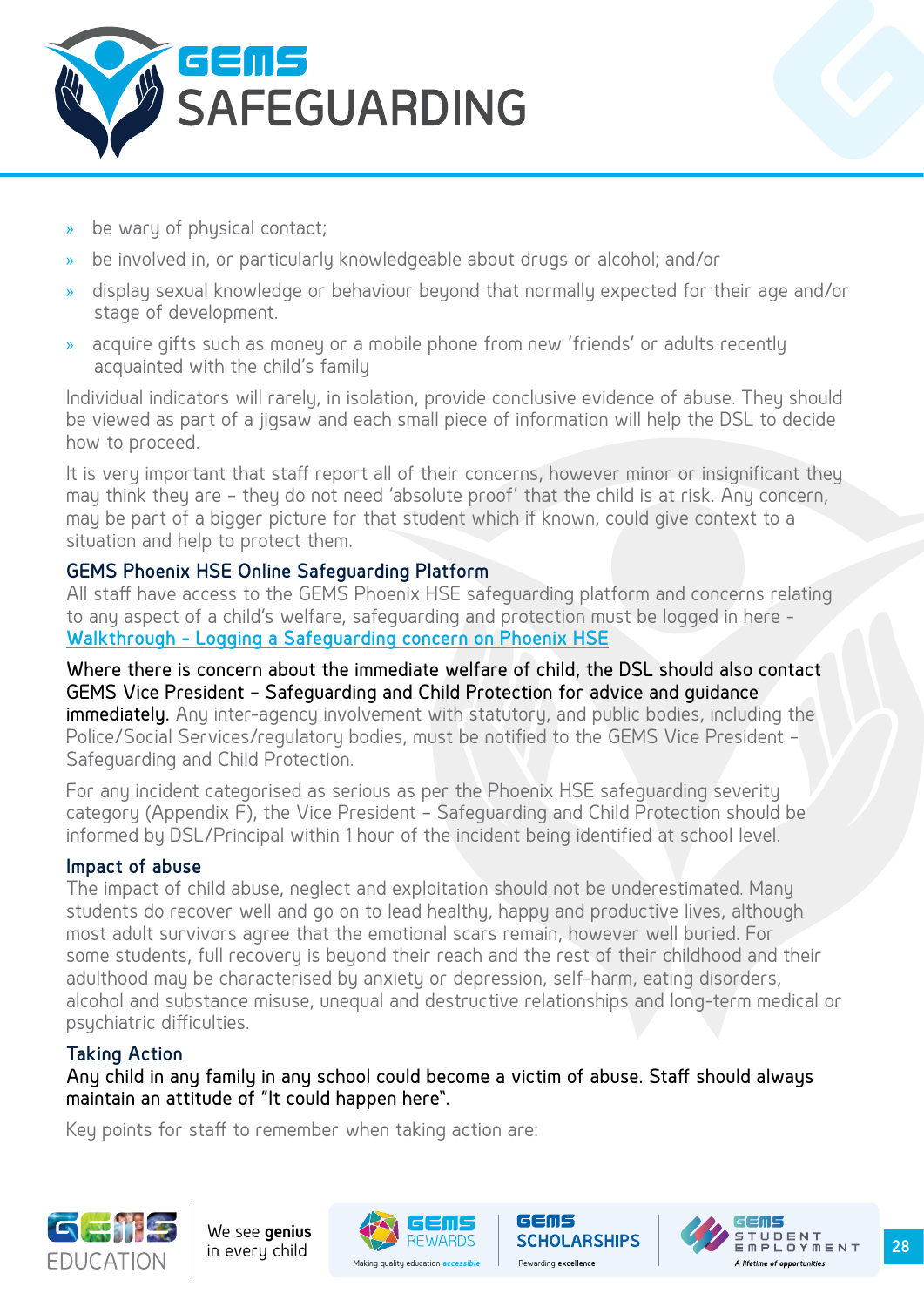

- » In an emergency take the action necessary to help the child
- » Report your concern to the DSL as quickly as possible and report on Phoenix HSE immediately when there is evidence of physical or sexual abuse and certainly by the end of the day – staff should never leave site with an undisclosed concern.
- » Do not start your own investigation
- » Share information on a need-to-know basis only do not discuss the issue with colleagues, friends or family
- Seek support for yourself if you are distressed or need to debrief

#### **If a member of staff or volunteer is concerned about a student's welfare**

There will be occasions when staff may suspect that a student may be at risk but have no 'real' evidence. The student's behaviour may have changed, their artwork could be bizarre, they may write stories or poetry that reveal confusion or distress or physical but inconclusive signs may have been noticed. In these circumstances, staff will try to give the student the opportunity to talk. The signs they have noticed may be due to a variety of factors, for example a parent has moved out, a pet has died, a grandparent is very ill or an accident has occurred. It is fine for staff to ask the student if they are OK or if they can help in any way.

Staff should report these concerns to the DSL and log on Phoenix HSE as per any other concern about a child's welfare, it might be part of a wider picture.

Concerns which do not meet the threshold for child protection intervention will be managed through the Safeguarding/welfare process.

#### **If a student discloses to a member of staff or volunteer**

It takes a lot of courage for a child to disclose that they are being abused. They may feel ashamed, particularly if the abuse is sexual. Their abuser may have threatened what will happen if they tell. They may have lost all trust in adults. Or they may believe, or have been told, that the abuse is their own fault. Sometimes they may not be aware that what is happening is abusive.

If a student talks to a member of staff about any risks to their safety or wellbeing, the staff member will need to let the student know that they must pass the information on – staff are not allowed to keep secrets. The point at which they tell the student this is a matter for professional judgement. If they tell the student immediately the student may think that they do not want to listen but if left until the very end of the conversation, the student may feel that they have been misled into revealing more than they would have otherwise.

During their conversations with students, staff will:

- » Allow them to speak freely
- » Remain calm and not overreact the student may stop talking if they feel they are upsetting their listener
- » Give reassuring nods or words of comfort 'I'm so sorry this has happened', 'I want to help', 'This isn't your fault', 'You are doing the right thing in talking to me'





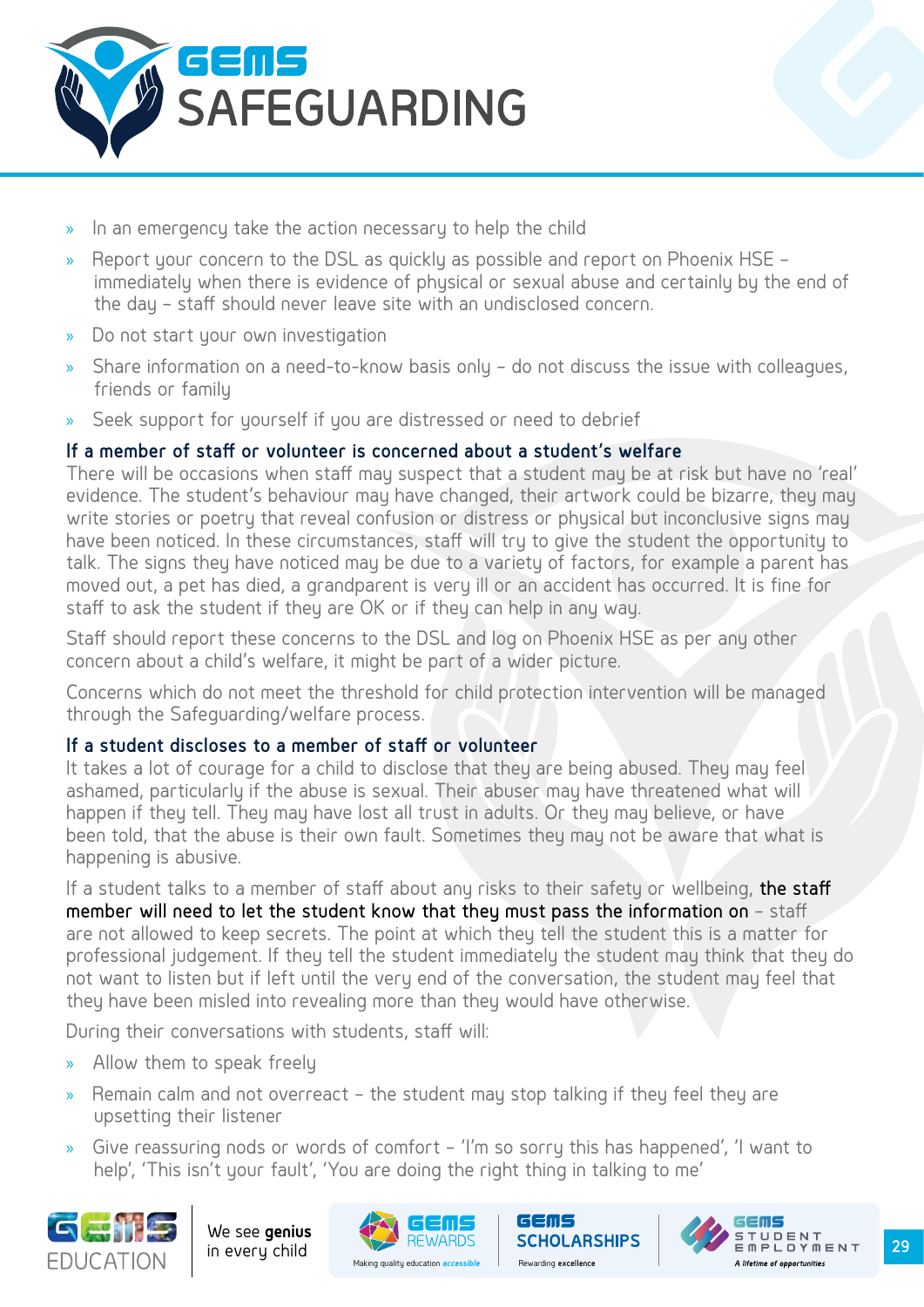

- » Not be afraid of silences staff must remember how hard this must be for the student
- Under no circumstances ask investigative questions such as how many times this has happened, whether it happens to siblings too, or what does the student's mother think about all this (however, it is reasonable to ask questions to clarify understanding and to support a meaningful referral if that is required, e.g. when did this happen, where did this happen?)
- » At an appropriate time tell the student that in order to help them, the member of staff must pass the information on
- » Not automatically offer any physical touch as comfort. It may be anything but comforting to a child who has been abused
- Avoid admonishing the child for not disclosing earlier. Sauing things such as 'I do wish you had told me about this when it started' or 'I can't believe what I'm hearing' may be the staff member's way of being supportive but may be interpreted by the child to mean that they have done something wrong
- » Tell the student what will happen next
- » Let them know that someone (either you or another named person, e.g. the DSL) will come to see them before the end of the day
- » Report verbally to the DSL
- » Write up their conversation as soon as possible and upload to Phoenix HSE
- » Seek support if they feel distressed or need to debrief

#### **Notifying parents**

The school will normally seek to discuss any concerns about a student with their parents. This must be handled sensitively and the DSL will make contact with the parent in the event of a concern, suspicion or disclosure.

However, if the school believes that notifying parents could increase the risk to the child or exacerbate the problem, advice will be sought first from the Principal/GEMS Vice President – Safeguarding and Child Protection.

#### **Making a referral to an external agency**

The DSL will make a referral to the relevant agencies, and the police, if it is believed that a student is suffering or is at risk of suffering harm

The student (subject to their age and understanding) and the parents will be told that a referral is being made, unless to do so would increase the risk to the child or create undue delay. Advice and guidance may be sought from the GEMS Vice President – Safeguarding and Child Protection.







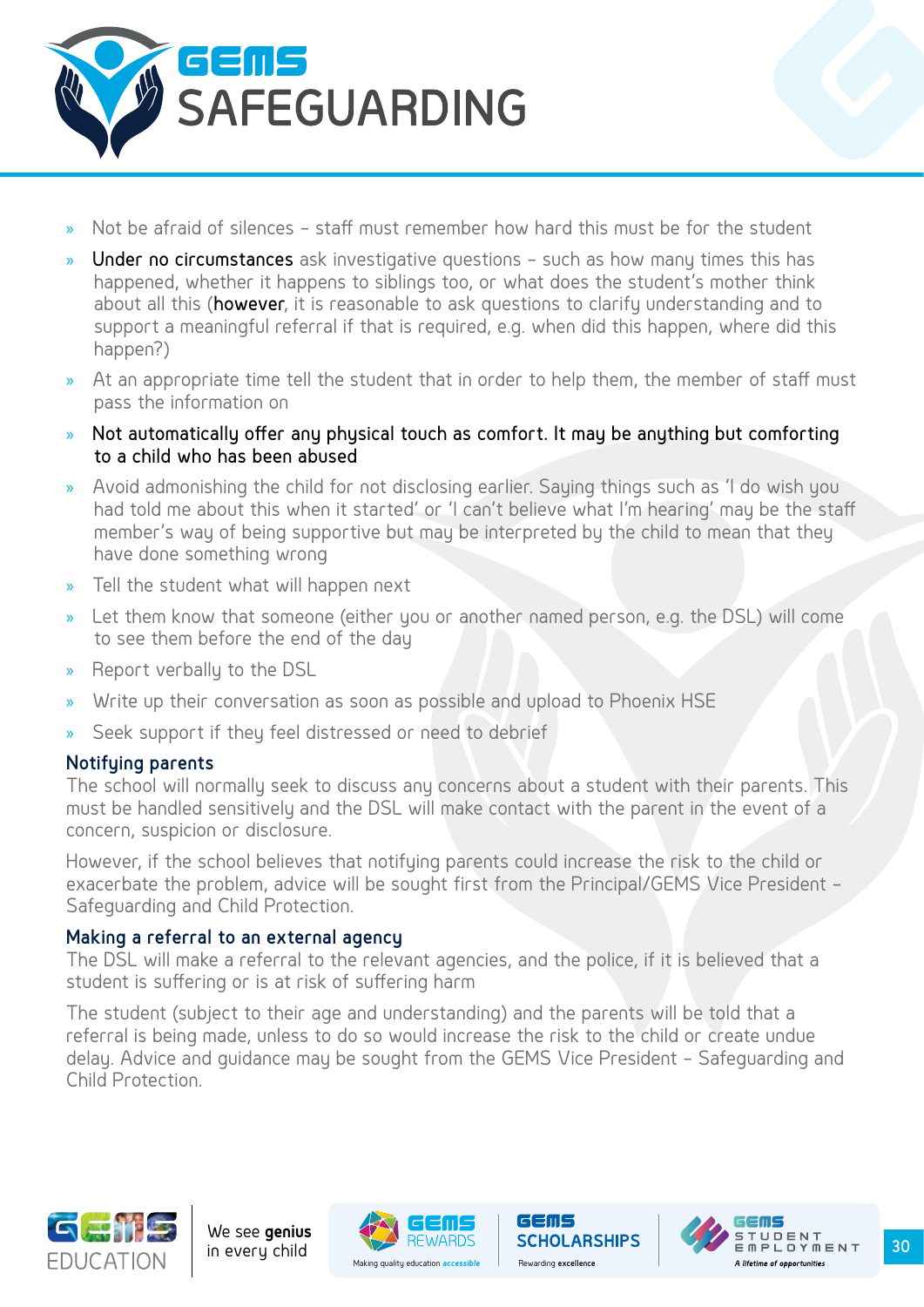<span id="page-31-0"></span>

# **APPENDIX D: GEMS EDUCATION SAFEGUARDING TRAINING MATRIX**

#### **Staff with DSL responsibility:**

#### **Every 2 years**

Mandatory for Designated Safeguarding Lead (DSL) and Deputy DSL – GEMS Level 3 Designated Safeguarding Lead training. Schools may also elect to train pastoral team members, counsellors or other key staff in GEMS Level 3 DSL training, including the members of the Safeguarding Committee, SLT etc.

#### **Annually – All staff**

- » Face to face Level 1 Basic Awareness safeguarding training for all staff including LAB members.
- » Training register completed and maintained to ensure total attendance.
- » Signed acknowledgement that attendees have understood and will comply with Safeguarding and Child Protection Policy, Code of Conduct, Health & Safety, Acceptable Use.
- » Online Level 1 Safeguarding Basic Awareness course with successful completion of the assessment through GEMSU Learning Management System.
- » GEMSU Safer recruitment online training for staff involved in recruitment and interviewing.

#### **Termly**

Safeguarding training (subject-specific according to school context) face to face where possible by the DSL.







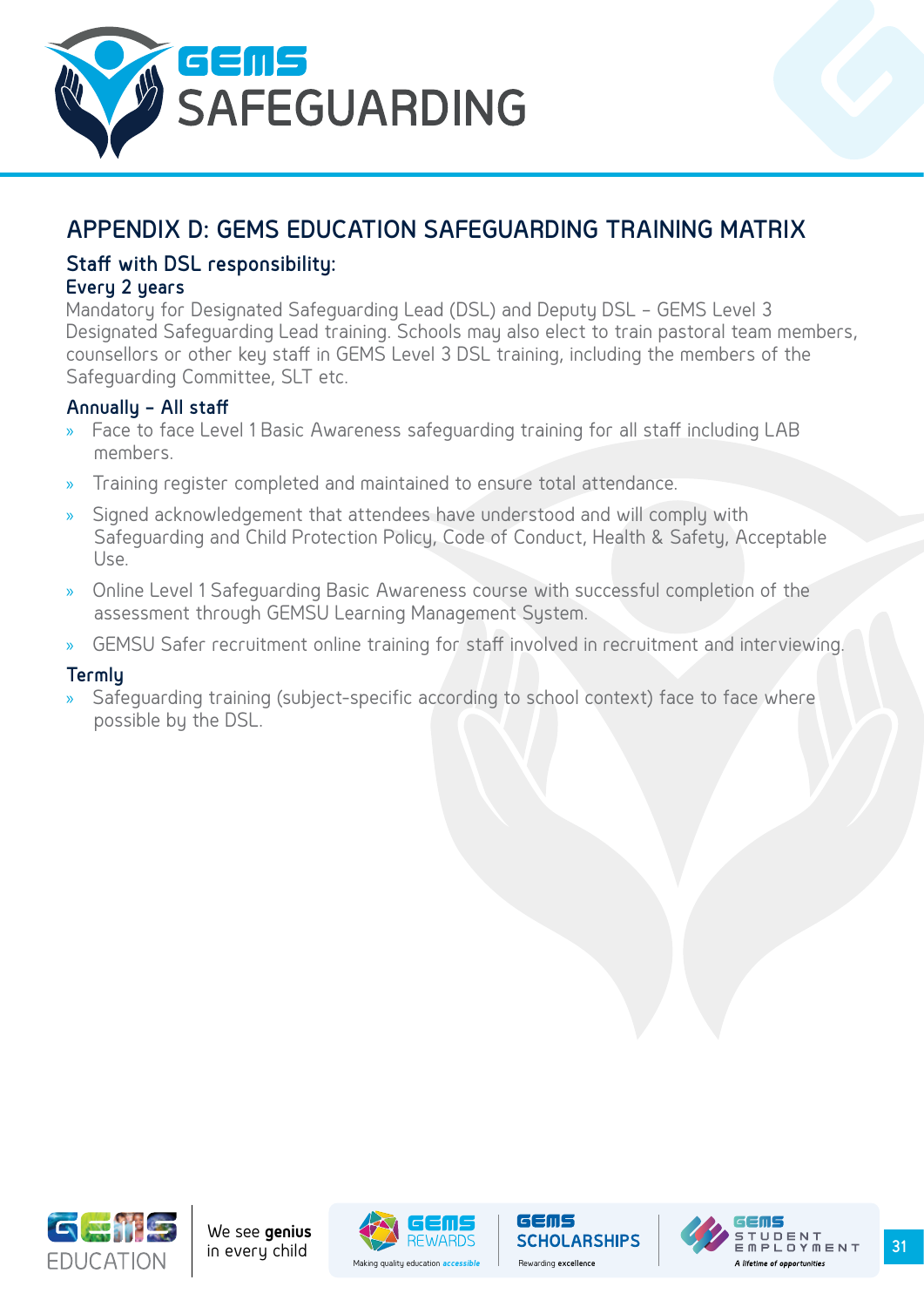

#### **Induction**

» Any new starters during the year receive face to face and online training (GEMSU) on or before their first working day.

#### **Site Users including SSC/Outside providers/Services/Therapists/ESM Cover Teachers**

» All new starters who start outside of the usual induction window at the start of a term receive face to face safeguarding training and additionally, if a GEMS employee, GEMSU online training in Level 1 Basic Awareness, on or before their first working day (irrespective of when they start during the year.)

#### **Annually**

- School provides safeguarding training with a register signed before outside providers/SSC staff including therapists begin work on site.
- » All SSC staff undertake online Safeguarding training with assessment through GEMSU Learning Management System.
- » ESM and all other Services provide Face to face Level 1 Basic Awareness safeguarding training for all staff.
- » ESM provide additional subject-specific safeguarding training e.g. swimming, gymnastics to relevant providers.
- » Training register completed to ensure total attendance.

#### **Termly**

- » Safeguarding updates face to face by the DSL for services/ESM/contractors.
- Where contractors are on site without safeguarding training e.g. emergency works etc. MSO Department or Security Team must supervise at all times.
- » Commitment by all that any necessary work will be arranged whilst children are not on site if possible.
- » Undertaking by all, that new staff from agencies on site is highlighted to MSO and Designated Safeguarding Lead for on-site training prior to starting.

#### **Parents/Volunteers**

- » Face to face safeguarding training annually with register and policy documents signed.
- » As with all working/volunteering in schools good conduct certificates must be provided in line with Safer Recruitment policy.
- » Confidentiality agreement and code of conduct/expectation document signed before volunteer commences.

#### **Monitoring of training**

» Safeguarding should be a standing agenda item in SLT, LAB, HSE and pastoral meetings including regular updates on the impact of training and compliance with policy.